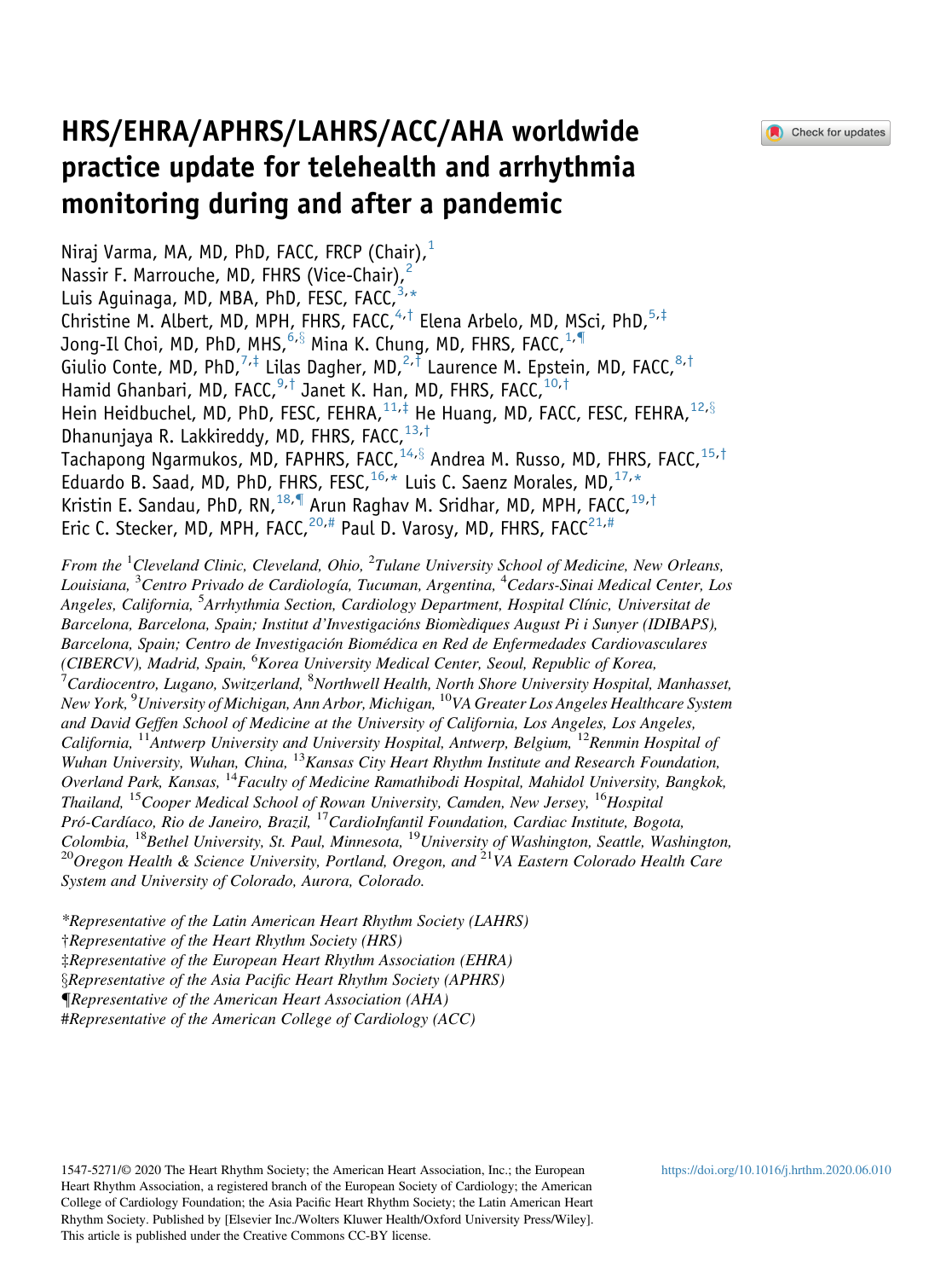## TABLE OF CONTENTS

Need for digital health during the COVID-19

|                                                   | e256 |
|---------------------------------------------------|------|
| Monitoring strategies during a pandemic: Here to  |      |
|                                                   | e256 |
|                                                   | e256 |
|                                                   | e258 |
| Therapy for COVID-19 and potential electrical ef- |      |
|                                                   | e260 |
| Electrocardiographic monitoring during clinical   |      |
|                                                   | e261 |
| The future: Digital medicine catalyzed by the     |      |
|                                                   | e262 |
|                                                   | e262 |
|                                                   | e265 |
|                                                   |      |

## 1. Need for digital health during the COVID-19 pandemic

Coronavirus disease 2019 (COVID-19), caused by the severe acute respiratory syndrome coronavirus 2 (SARS-CoV-2), started in the city of Wuhan in late 2019. Within a few months, the disease spread toward all parts of the world and was declared a pandemic on March 11, 2020. The current health care dilemma worldwide is how to sustain the capacity for quality services not only for those suffering from COVID-19 but also for non-COVID-19 patients, all while protecting physicians, nurses, and other allied health care workers.

The pandemic poses challenges to electrophysiologists at several levels. Hospitalized COVID-19-positive patients may have preexisting arrhythmias, develop new arrhythmias, or be placed at increased arrhythmic risk from therapies for COVID-19. Cardiac arrhythmia incidence in hospitalized patients has been documented in a few published studies, with reported rates of 7.9%<sup>[1](#page-7-0)</sup> and 16.7%<sup>[2](#page-7-1)</sup> in hospitals in New York City and Wuhan, respectively, and up to  $44\%^2$  $44\%^2$  in patients requiring intensive care. Life-threatening arrhythmias (ventricular tachycardia [VT]/ventricular fibrillation [VF]) can occur in up to 6% of hospitalized patients with COVID-19 infection.<sup>[3](#page-7-2)</sup> There have also been several case reports of atrioventricular block in hospitalized patients, which is otherwise rarely described during viral illness.<sup>[4](#page-7-3)[,5](#page-7-4)</sup> Although the residual left ventricular dysfunction and arrhythmic risk are currently unknown, preliminary pathophysiological, $6$  histological, $7$ and imaging<sup>8</sup> data suggest that SARS-CoV-2 infection holds the potential to induce durable myocardial changes predisposing to arrhythmias or heart failure.

Electrocardiographic monitoring and inpatient monitoring services may become necessary but face the potential hurdles of limited telemetry wards, contamination of equipment and infection in health care personnel, and shortage of personal protective equipment.<sup>[9](#page-7-8),[10](#page-8-0)</sup> In parallel, there is a continued responsibility to maintain care of COVID-19-negative patients with arrhythmias. These pressures have led to inventive utilization and adaptation of existing telemedicine technologies as alternative options.

This document discusses how digital health may facilitate electrophysiology practice for patients with arrhythmia, whether hospitalized for COVID-19 or not. The representation of authors from some of the most severely affected countries, such as China, Spain, Italy, and the United States, is a tribute from our worldwide community to those colleagues who have worked on the front lines of the pandemic.

## 2. Monitoring strategies during a pandemic: Here to stay

In light of the current pandemic, monitoring strategies should focus on selecting high-risk patients in need of close surveillance and using alternative remote recording devices to preserve personal protective equipment and protect health care workers from potential contagious harm.

#### Inpatient

For inpatient monitoring, telemetry is reasonable when there is concern for clinical deterioration (as may be indicated by acute illness, vital signs, or sinus tachycardia), or in patients with cardiovascular risk factors and/or receiving essential

#### KEYWORDS COVID-19; Pandemic; QT interval; Remote monitoring; Telemedicine

**ABBREVIATIONS CIED** = cardiovascular implantable electronic device; **COVID-19** = coronavirus disease 2019; ECG = electrocardiogram; **EMR** = electronic medical record; MCT = mobile cardiac outpatient telemetry; SARS-CoV-2 = severe acute respiratory syndrome coronavirus 2;  $VF =$  ventricular fibrillation;  $VT =$  ventricular tachycardia (Heart Rhythm 2020;17:e255–e268)

Developed in partnership with and endorsed by the American College of Cardiology (ACC), the American Heart Association (AHA), the Asia Pacific Heart Rhythm Society (APHRS), the European Heart Rhythm Association (EHRA), the Heart Rhythm Society (HRS), and the Latin American Heart Rhythm Society (LAHRS). For copies of this document, please contact the Elsevier Inc. Reprint Department ([reprints@elsevier.com\)](mailto:reprints@elsevier.com). Permissions: Multiple copies, modification, alteration, enhancement, and/or distribution of this document are not permitted without the express permission of the Heart Rhythm Society. Instructions for obtaining permission are located at [https://www.elsevier.com/about/our-business/policies/copyright/permissions.](https://www.elsevier.com/about/our-business/policies/copyright/permissions) This article has been copublished in Circulation: Arrhythmia and Electrophysiology, EP Europace, the Journal of the American College of Cardiology, the Journal of Arrhythmia, and Heart Rhythm. These articles are identical except for minor stylistic and spelling differences in keeping with each journal's style. Correspondence: Heart Rhythm Society, 1325 G St NW, Suite 400, Washington, DC 20005. E-mail address: [clinicaldocs@hrsonline.org.](mailto:clinicaldocs@hrsonline.org)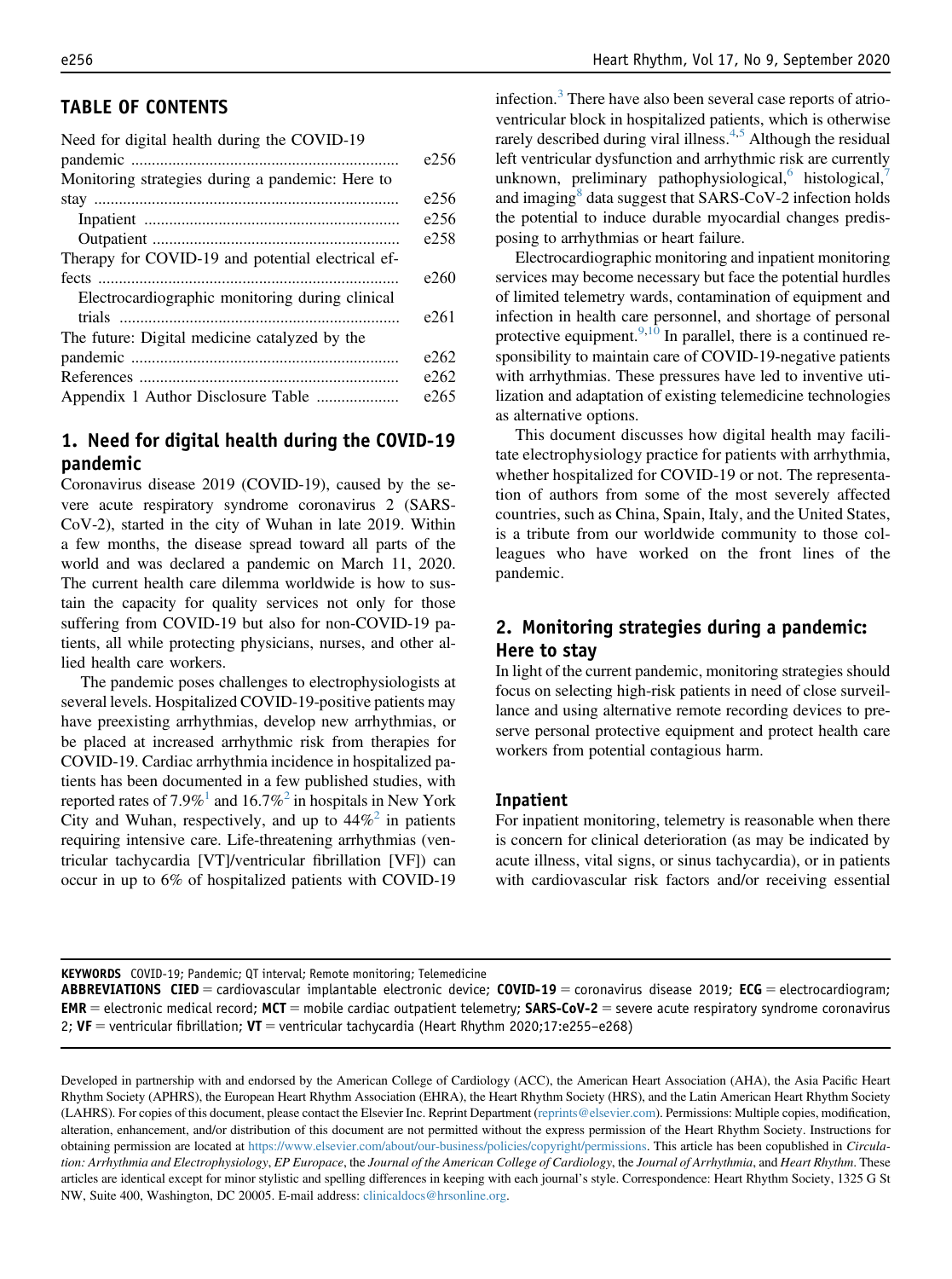## <span id="page-2-0"></span>**Table 1** Examples of commonly used platforms for telehealth<sup>25-[27](#page-8-1)</sup>

|                                         | Platform                                                        | Website                                                                                        |  |  |  |
|-----------------------------------------|-----------------------------------------------------------------|------------------------------------------------------------------------------------------------|--|--|--|
| HIPAA- or PHI-secure                    | $accuRx*$                                                       | https://www.accurx.com                                                                         |  |  |  |
| telehealth platform                     | AMD Global Telemedicine <sup>t</sup>                            | https://www.amdtelemedicine.com/<br>telemedicine-products/Working-Clinic-<br>Telemedicine.html |  |  |  |
|                                         | American Well <sup>‡</sup>                                      | https://business.amwell.com/solution-overview                                                  |  |  |  |
|                                         | Attend Anywhere*                                                | https://www.attendanywhere.com                                                                 |  |  |  |
|                                         | BlueJeans for Healthcare <sup>‡</sup>                           | https://www.bluejeans.com/use-cases/healthcare                                                 |  |  |  |
|                                         | Care Connect by KRY/LIVI <sup>§</sup>                           | https://www.kry.care                                                                           |  |  |  |
|                                         | Caregility <sup>#</sup>                                         | https://caregility.com/uhe-applications                                                        |  |  |  |
|                                         | Cisco Webex <sup>†</sup>                                        | https://www.webex.com/webexremotehealth.<br>html                                               |  |  |  |
|                                         | ClickDoc <sup>§</sup>                                           | https://www.cgm.com/be/index.fr.jsp                                                            |  |  |  |
|                                         | Conexa Saúde <sup>1</sup>                                       | https://www.conexasaude.com.br                                                                 |  |  |  |
|                                         | Docobo*                                                         | https://www.docobo.co.uk                                                                       |  |  |  |
|                                         | Doctena <sup>§</sup>                                            | https://secure.doctena.com                                                                     |  |  |  |
|                                         | Doctorlink*                                                     | https://www.doctorlink.com/video-consultation                                                  |  |  |  |
|                                         | Doxim <sup>†</sup>                                              | https://www.doximity.com                                                                       |  |  |  |
|                                         | Doxy.me $‡$                                                     | https://doxy.me                                                                                |  |  |  |
|                                         | EMIS Health Video Consult*                                      | https://www.emishealth.com/products/video-<br>consultation                                     |  |  |  |
|                                         | Exprivia <sup>§</sup>                                           | https://www.exprivia.it                                                                        |  |  |  |
|                                         | FaceTalk <sup>§</sup>                                           | https://facetalk.nl                                                                            |  |  |  |
|                                         | Google G Suite <sup>†</sup>                                     | https://gsuite.google.com/industries/healthcare                                                |  |  |  |
|                                         | Helena <sup>§</sup>                                             | https://qa.helena.care                                                                         |  |  |  |
|                                         | Intersysto <sup>§</sup>                                         | http://www.intersysto.eu                                                                       |  |  |  |
|                                         | InTouch Health <sup>#</sup>                                     | https://intouchhealth.com/telehealth-solutions                                                 |  |  |  |
|                                         | $pMD^{\ddagger}$                                                | https://www.pmd.com/secure-messaging-<br>telemedicine                                          |  |  |  |
|                                         | Microsoft Teams/Skype for<br>Business E3 and E5 <sup>t</sup>    | https://www.microsoft.com/en-us/<br>microsoft-365/microsoft-teams/healthcare-<br>solutions     |  |  |  |
|                                         | Signal $\S^{\Delta}$                                            | https://signal.org                                                                             |  |  |  |
|                                         | Silicon Practice FootFall*                                      | https://www.siliconpractice.co.uk/video-<br>consultations                                      |  |  |  |
|                                         | Spruce <sup>‡</sup>                                             | https://www.sprucehealth.com                                                                   |  |  |  |
|                                         | TeleMedi <sup>§</sup>                                           | https://telemedi.be                                                                            |  |  |  |
|                                         | $Updox^{\ddagger}$                                              | https://www.updox.com                                                                          |  |  |  |
|                                         | US Department of Veterans Affairs Video<br>$Connect^{\ddagger}$ | https://www.mobile.va.gov/app/va-video-<br>connect                                             |  |  |  |
|                                         | $V$ See $‡$                                                     | https://vsee.com                                                                               |  |  |  |
|                                         | Zoom for Healthcare <sup>†</sup>                                | https://zoom.us/healthcare                                                                     |  |  |  |
|                                         | Proprietary EMR telehealth platforms                            |                                                                                                |  |  |  |
| Video-conferencing                      | GoToMeeting                                                     |                                                                                                |  |  |  |
| platforms<br>(not HIPAA- or PHI-secure) | Skype                                                           |                                                                                                |  |  |  |

Zoom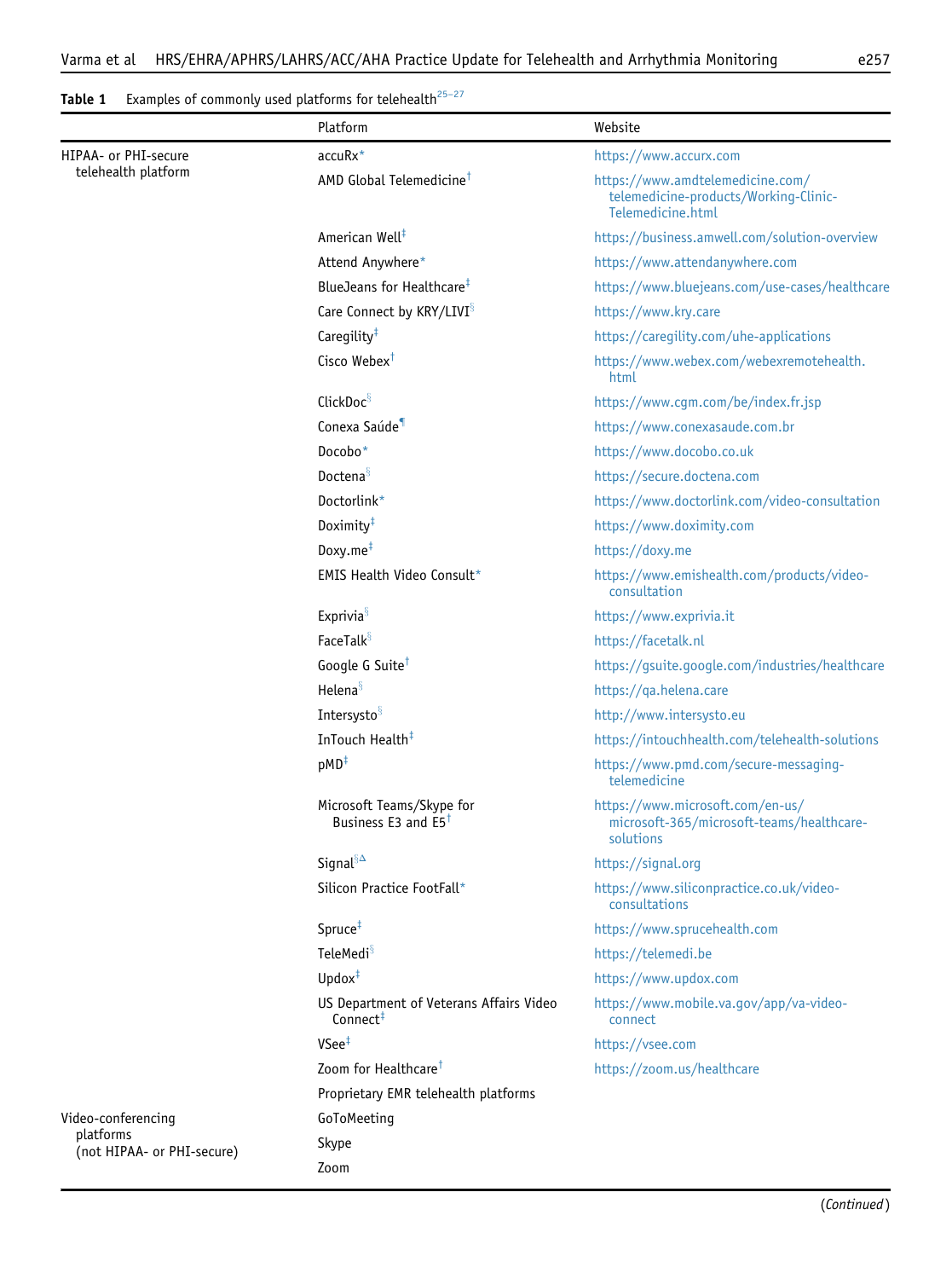#### Table 1 (Continued)

|                                                          | Platform        | Website |  |
|----------------------------------------------------------|-----------------|---------|--|
| Non-public-facing mobile                                 | Apple FaceTime  |         |  |
| communication<br>platforms<br>(not HIPAA- or PHI-secure) | Google Duo      |         |  |
|                                                          | Google Hangouts |         |  |
|                                                          | WhatsApp        |         |  |
|                                                          |                 |         |  |

 $EMR =$  electronic medical record; HIPAA = Health Insurance Portability and Accountability Act; PHI = protected health information. \*United Kingdom.

† Global.

‡ United States.

 $^8$ Europe.

{ South America—Brazil.

 $\Delta$ Encrypted, but not specifically a telehealth platform.

QT-prolonging medications. Telemetry is generally not necessary for persons under investigation without concern for arrhythmias or clinical deterioration and for those not receiving QT-prolonging drug therapy. In situations in which a hospital's existing telemetry capacity has been exceeded by patient numbers or when conventional telemetry monitoring is not feasible, such as off-site or nontraditional hospital units, mobile devices may be used, for example, mobile cardiac outpatient telemetry (MCT), as an adjunctive approach to support inpatient care.<sup>11–[15](#page-8-2)</sup> The majority of MCT devices can provide continuous arrhythmia monitoring using a single-lead electrocardiogram (ECG) and allow for real-time and offline analysis of long-term ECG data. Telem-etry can be extended using patch monitoring.<sup>[16](#page-8-3)[,17](#page-8-4)</sup> Smartphone ECG monitors are wireless and have also been utilized during the current pandemic. Information is limited, however, on how parameters such as QTc measured on a single- (or limited number) lead ECG can reliably substitute for 12-lead ECG information.<sup>[18](#page-8-5)[,19](#page-8-6)</sup> In 1 study, QT was underestimated by the smartphone single-lead ECG. $^{20}$  $^{20}$  $^{20}$ 

#### Outpatient

The principles of remote patient management, crossing geographic, social, and cultural barriers, can be extended to outpatient care and are important to maintain continuity of care for non-COVID-19 patients.<sup>21–23</sup> Virtual clinics move far beyond simple telephone contacts by integrating information from photos, videos, mobile heart rhythm and mobile health devices recording ECG, and remote cardiovascular implantable electronic device (CIED) interrogations.<sup>24</sup> A variety of platforms have been developed and used specifically to provide telehealth to patients via video teleconferencing<sup>[25](#page-8-1)[,26](#page-8-10)</sup> ([Table 1](#page-2-0)). Most health care centers have expanded use of telemedicine, with some reporting 100% transformation of in-person clinic visits to telemedicinebased visits in order to maintain care for non-COVID-19 patients, thus obviating their need to come to the hospital or clinic. This supplements social distancing measures and reduces the risk of transmission, especially for the older and more vulnerable populations. It also becomes a measure to control intake into emergency rooms and outpatient facilities and to permit rapid access when necessary to subspecialists.

Electrophysiology is well placed for virtual consultations. All preobtained data, including ECGs, ambulatory ECG monitoring, cardiac imaging, and coronary angiography can be adequately reviewed electronically. Digital tools such as direct-to-consumer mobile ECG [\(Table 2](#page-4-0)) and wireless blood pressure devices can be used to further complement the telehealth visit without in-person contact. CIED, wearable/mobile health, and clinical data can be integrated into the clinician workflow.

Additional diagnostic information might be obtained without in-person contact using home enrollment of prescribed ambulatory rhythm monitors. Patch monitors can be mailed to patient homes and easily self-affixed, unlike Holter monitors with cables and electrodes requiring placement by health care workers. In some cases, new or followup telehealth visits will require an adjunctive in-person visit to perform a 12-lead ECG, ECG stress test, echocardiogram, or other diagnostic procedures. Occasionally, conventional clinic visits are required to accurately assess the impact of comorbidities or frailty on procedural risk, or to allow comfortable discussion with multiple family members when planning procedures with high risk. Telephone-only visits (ie, without video) may allow for a broader reach due to ease and ubiquitous accessibility as a communication strategy for immediate access for urgent matters.

There are many barriers to implementation, such as inadequate reimbursement, licensing/regulatory and privacy issues, lack of infrastructure, resistance to change, lack of access/poor Internet coverage, restricted financial resources, and limited technical skills (eg, in the elderly patient population). Some telehealth and remote ECG monitoring technologies may be simply unaffordable and/or unavailable, leading to different levels of uptake within communities and across the globe. All stakeholders should collaborate to address these challenges and promote the safe and effective use of digital health during the current pandemic. In recent months, regulations have been eased to permit consults with new patients, issuing prescriptions, and obtaining consents. In that sense, the COVID-19 pandemic may serve as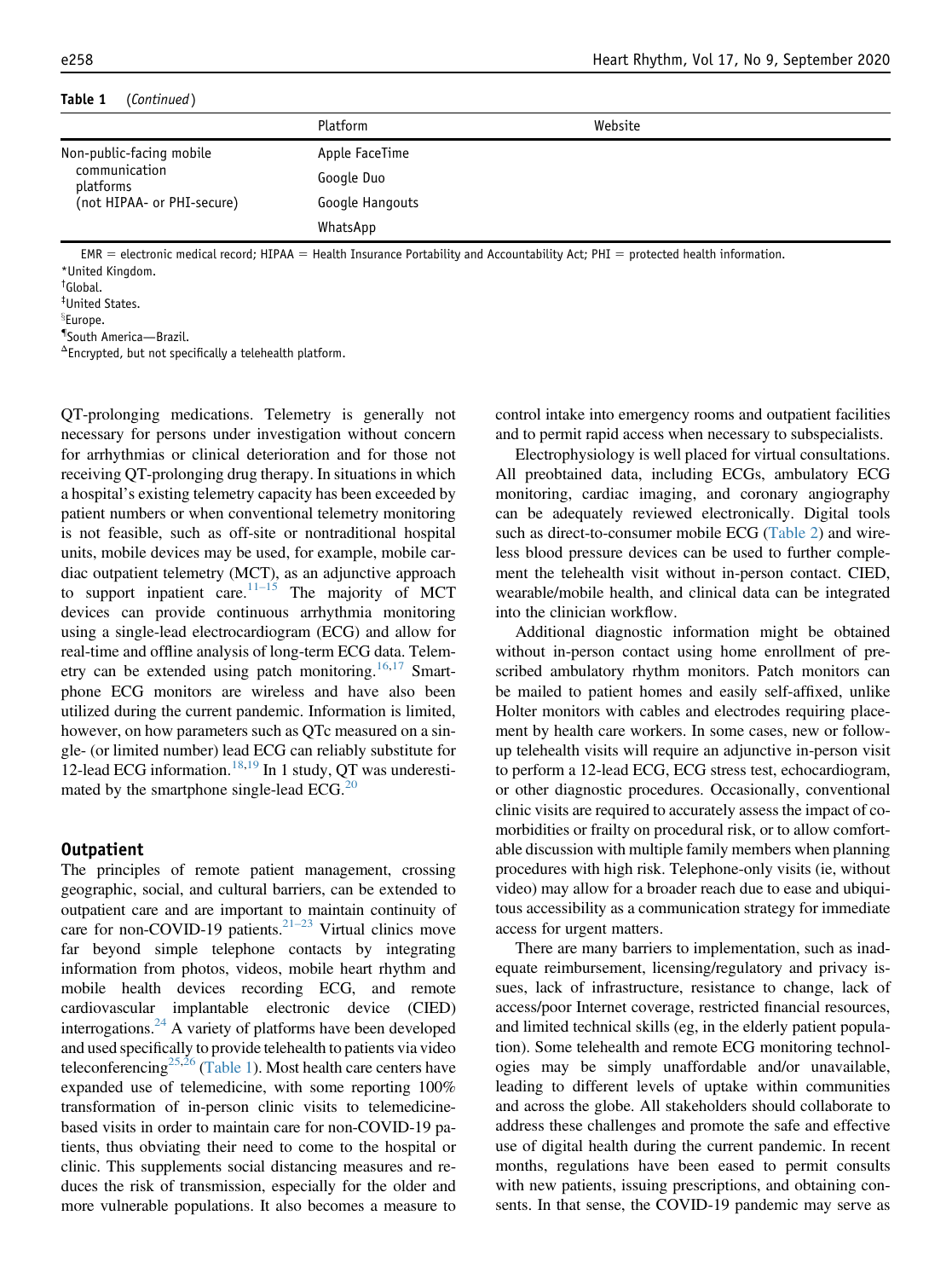#### **Table 2** Examples of remote ECG and heart rate monitoring devices

<span id="page-4-0"></span>

|                                     | Device                                                   | Type                                   | CE mark                                | <b>FDA</b> | clearance Additional features/notes                                                       | Website                                                                                                                 |
|-------------------------------------|----------------------------------------------------------|----------------------------------------|----------------------------------------|------------|-------------------------------------------------------------------------------------------|-------------------------------------------------------------------------------------------------------------------------|
| Handheld devices                    | AliveCor KardiaMobile                                    | Wireless                               | Yes                                    | Yes        | FDA cleared for AF (1-lead)<br>and for QTc (6L) for COVID-19<br>patients on HCQ $\pm$ AZM | https://www.alivecor.com/<br>kardiamobile                                                                               |
|                                     | Beurer ME 90                                             | Wireless<br>1-lead ECG                 | Yes                                    | No         |                                                                                           | https://www.beurer.com/web/gb/<br>products/medical/ecg-and-pulse-<br>oximeter/mobile-ecg-device/<br>me-90-bluetooth.php |
|                                     | Cardiac Designs ECG Check                                | Wireless<br>1-lead ECG                 | Yes                                    | Yes        |                                                                                           | https://www.cardiacdesigns.com                                                                                          |
|                                     | CardioComm Solutions HeartCheck<br>CardiBeat and ECG Pen | Wireless<br>1-lead ECG                 | Yes                                    | Yes        |                                                                                           | https://www.theheartcheck.com                                                                                           |
|                                     | <b>COALA</b>                                             | Wireless<br>1-lead ECG                 | Yes                                    | Yes        | Remote lung auscultation                                                                  | https://www.coalalife.com                                                                                               |
|                                     | Eko DUO                                                  | Wireless<br>1-lead ECG                 | Yes                                    | Yes        | Remote cardiac auscultation/<br>phonocardiogram                                           | https://www.ekohealth.com                                                                                               |
|                                     | Omron Blood Pressure + EKG Monitor                       | Wireless<br>1-lead ECG $+$ BP<br>cuff  | No                                     | Yes        | United States and Canada only                                                             | https://omronhealthcare.com                                                                                             |
|                                     | <b>EKGraph</b>                                           | Wireless<br>1-lead ECG                 | No                                     | Yes        | <b>United States</b>                                                                      | https://sonohealth.org                                                                                                  |
| Mobile cardiac<br>telemetry devices | <b>Qardio</b><br>QardioCore                              | Chest strap<br>1-lead ECG              | Yes                                    | No         | ECG, HR, HRV, RR, activity                                                                | https://www.getqardio.com/<br>qardiocore-wearable-ecg-ekg-<br>monitor-iphone                                            |
|                                     | BardyDx CAM                                              | Patch<br>1-lead ECG                    | Yes                                    | Yes        | Under clinical investigation for QTc<br>monitoring in COVID-19 patients                   | https://www.bardydx.com                                                                                                 |
|                                     | <b>BioTel Heart</b>                                      | Patch<br>1-lead ECG                    | Yes-only for Yes<br>extended<br>Holter |            | FDA cleared for QTc monitoring                                                            | https://www.myheartmonitor.com/<br>device/mcot-patch                                                                    |
|                                     | BodyGuardian MINI Family/<br>BodyGuardian MINI PLUS      | Wireless<br>Patch: 1-lead<br>ECG/Wired | Yes                                    | Yes        | ECG, HR, HRV, RR                                                                          | https://www.preventicesolutions.<br>com/hcp/body-guardian-mini-family                                                   |
|                                     | iRhythm Zio patch/Zio AT                                 | 3-lead ECG<br>Patch<br>1-lead ECG      | Yes                                    | Yes        |                                                                                           | https://www.irhythmtech.com                                                                                             |
|                                     | InfoBionic MoMe Kardia                                   | Wired<br>3-lead ECG                    | Yes                                    | Yes        | Remote lung auscultation                                                                  | https://infobionic.com                                                                                                  |
|                                     | MediBioSense<br>MBS HealthStream, VitalPatch, MCT        | Patch<br>1-lead ECG                    | Yes                                    | Yes        | Monitors up to 8 vital signs                                                              | https://www.medibiosense.com                                                                                            |

e259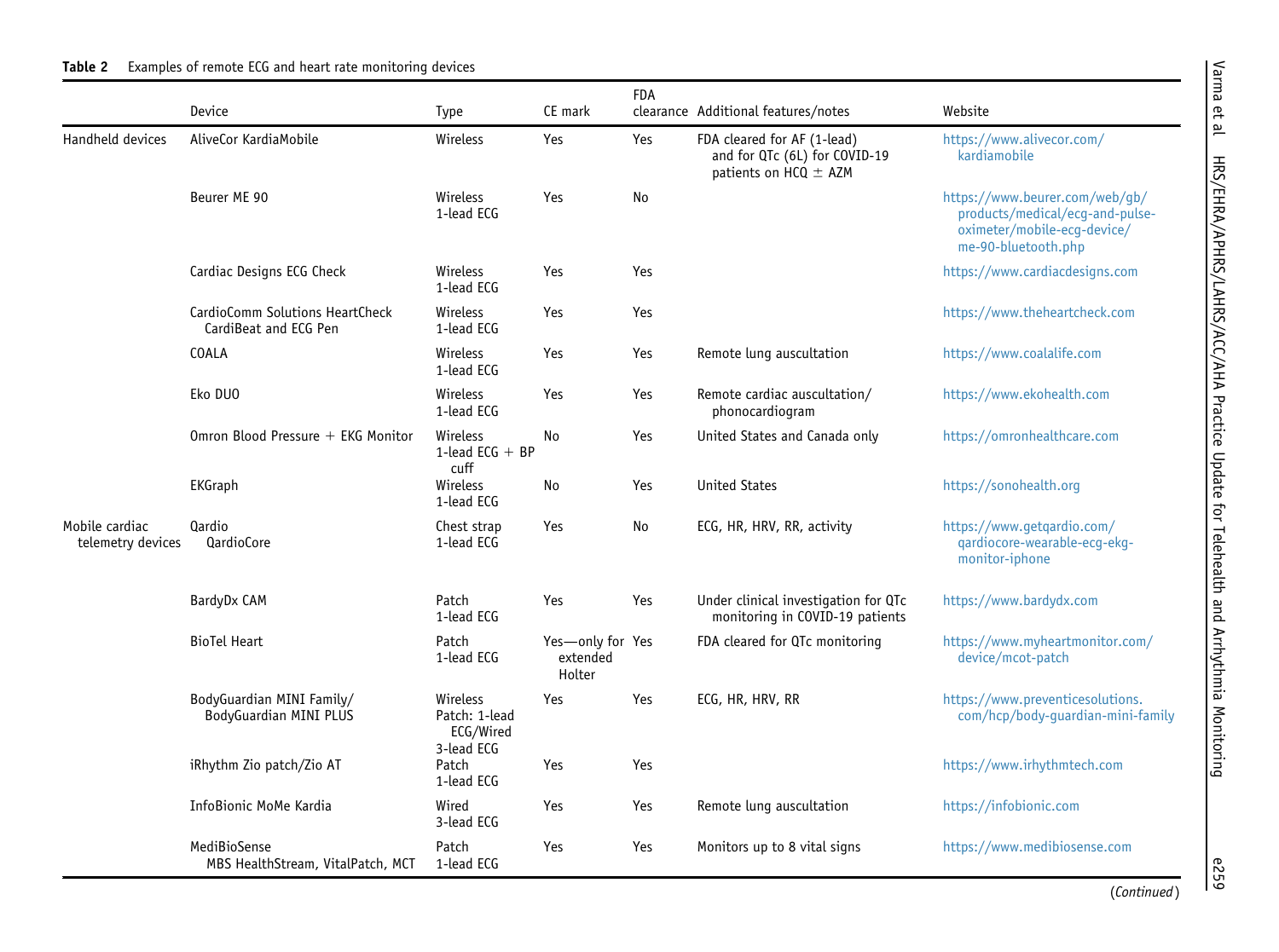|              |                                                                                                                                                                                                                                                                             |                           |               | ΕĎ            |                                                           |                                                                           |
|--------------|-----------------------------------------------------------------------------------------------------------------------------------------------------------------------------------------------------------------------------------------------------------------------------|---------------------------|---------------|---------------|-----------------------------------------------------------|---------------------------------------------------------------------------|
|              | Device                                                                                                                                                                                                                                                                      | Type                      | CE mark       |               | clearance Additional features/notes                       | Website                                                                   |
|              | MEMO Patch                                                                                                                                                                                                                                                                  | Patch/watch<br>1-lead ECG | $\frac{1}{2}$ | $\frac{1}{2}$ | Asia; Korea FDA approved                                  | https://www.huinno.com                                                    |
|              | MediLynx PocketECG                                                                                                                                                                                                                                                          | 3-lead ECG<br>Wired       | Yes           | Yes           | <b>NHK</b>                                                | https://www.pocketecq.com                                                 |
|              | Rhyth Medix RhythmStar                                                                                                                                                                                                                                                      | 3-lead ECG<br>Wired       | $\frac{1}{2}$ | Yes           |                                                           | https://www.rhythmedix.com                                                |
|              | Samsung S-patch Cardio                                                                                                                                                                                                                                                      | 1-lead ECG<br>Patch       | Yes           | ş             | Asia; Korea FDA approved                                  | en/solutions/off/cardio/cardio.html<br>https://www.samsungsds.com/global/ |
| Smartwatches | Apple Watch                                                                                                                                                                                                                                                                 | 1-lead ECG                | Yes           | Yes           | FDA cleared for AF notification                           | https://www.apple.com/watch                                               |
|              | Withings Move ECG                                                                                                                                                                                                                                                           | 1-lead ECG                | yes           | ş             | Requires Health Mate app for ECG<br>analysis/AF detection | https://www.withings.com/us/en/<br>move-ecg                               |
|              | AF = atrial fibrillation; AZM = azithromycin; BP = blood pressure; COVID-19 = coronavirus disease 2019; ECG = electrocardiogram; FDA = Food & Drug Administration; HCQ = hydroxychloroquine;<br>$HR = heat rate$ ; $HRV = heart rate$ variability; $RR = respiratory$ rate. |                           |               |               |                                                           |                                                                           |

an opportunity to evolve current technologies into indispensable tools for our future cardiological practice.

## 3. Therapy for COVID-19 and potential electrical effects

No specific cure exists for COVID-19.<sup>28–30</sup> Potential COVID-19 therapies, especially hydroxychloroquine and azithromycin, are being investigated in ongoing trials but also have been used off-label in many parts of the world. These may exert QT-prolonging effects<sup>[31](#page-8-12)</sup> [\(Table 3\)](#page-6-0) and, since recent observational data have questioned their efficacy, require a careful risk-benefit adjudication.<sup>32</sup> Combination therapy (eg, hydroxychloroquine and azithromycin) may have synergistic effects on QT prolongation.<sup>[33](#page-8-14),[34](#page-8-15)</sup> In a retrospective cohort study of 1438 COVID-19 patients hospitalized in metropolitan New York (ie, a disease epicenter), cardiac arrest was more frequent in patients who received hydroxychloroquine with azithromycin than in patients who received neither drug.<sup>35</sup> The adjusted hazard ratio for in-hospital mortality for treatment with hydroxychloroquine alone was 1.08, for azithromycin alone was 0.56, and for combined hydroxychloroquine and azithromycin was 1.35. However, none of these hazard ratios were statistically significant. The observational design of this study may limit interpretation of these findings. In the absence of clear efficacy data, treatment options should be individualized taking into account their proarrhythmic potential for torsade de pointes, which may be enhanced by concomitant administration of other QT-prolonging drugs (eg, antiarrhythmics, psychotropics, etc).

In COVID-19 patients receiving prior antiarrhythmic therapy, there should be a thorough consideration of risk vs benefit before initiating any QT-prolonging COVID-19 therapies, especially considering their unproven value. For instance, although some recent observational studies highlight adverse effects of hydroxychloroquine in treating this infectious disease, its use is likely to persist outside of randomized trials because of its affordability and global availability compared with, for example, remdesivir.<sup>35</sup> If one of these drugs is judged to be critical, monitoring should be initiated. If life-threatening arrhythmias (VT/VF) occur, the benefit of antiarrhythmic drugs, notably amiodarone, outweighs the potential harm of hydroxychloroquine or other QT-prolonging drugs targeting COVID-19, and in these cases antiarrhythmic drugs should be prioritized and used as deemed necessary. Most importantly, all modifiable predisposing factors for QTc prolongation (electrolyte disturbances, drug-to-drug interaction) that may enhance arrhythmia susceptibility should be corrected, and the small subset of individuals with an underlying genetic predisposition such as congenital long QT syndrome (in whom QTc-prolonging medications are contraindicated) should be identified. Additionally, caution must be exercised in case of subclinical or manifest myocarditis that may increase the vulnerability to proarrhythmias associated with QT-prolonging drugs.

If drugs that exert a QT-prolonging effect are to be initiated in an inpatient setting, a baseline 12-lead ECG should

Table 2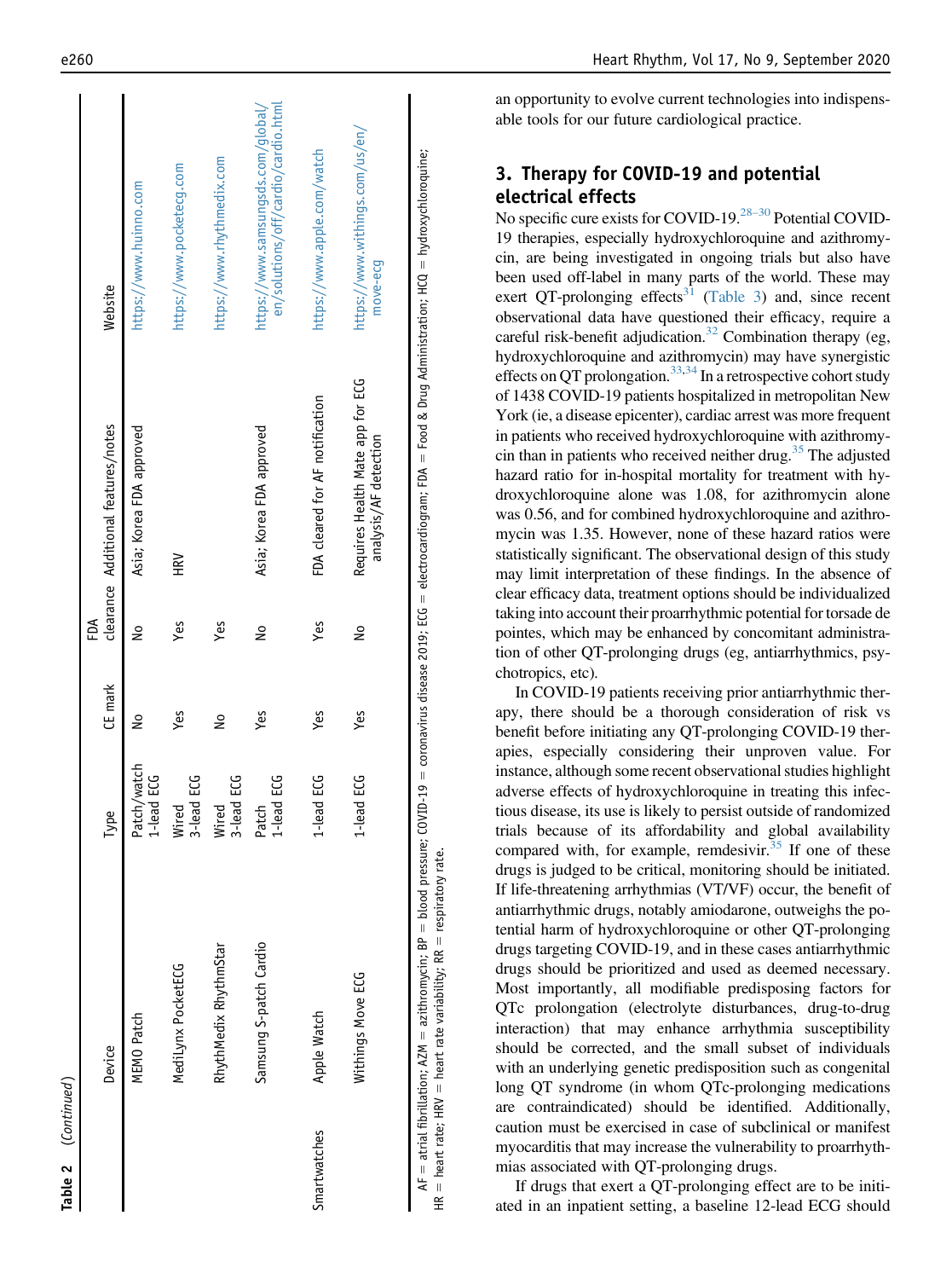<span id="page-6-0"></span>

| <b>Table 3</b> Effect on QTc and proarrhythmia of experimental |
|----------------------------------------------------------------|
| pharmacological therapies for COVID-1936                       |

|                                   | QTc prolongation                | TdP risk             |
|-----------------------------------|---------------------------------|----------------------|
| Chloroquine <sup>37-40</sup>      | Moderate 1                      | Low risk of TdP      |
| Hydroxychloroquine <sup>41</sup>  | Moderate 1                      | Low risk of TdP      |
| Azithromycin <sup>42-48</sup>     | Moderate 1                      | Very low risk of TdP |
| Lopinavir/ritonavir <sup>37</sup> | Moderate 1                      | Low risk of TdP      |
| Tocilizumab <sup>49</sup>         | Mild $\uparrow$ or $\downarrow$ | NR.                  |
| Fingolimod                        | Mild $\uparrow$                 | NR.                  |
| Remdesivir                        | <b>NR</b>                       | ΝR                   |
| Interferon alfacon-1              | <b>NR</b>                       | NR.                  |
| Ribavirin                         | <b>NR</b>                       | ΝR                   |
| Methylprednisolone                | ΝR                              | ΝR                   |

 $NR = not reported; TdP = torsade de pointers.$ 

be acquired. Following review of the QTc, patients can be stratified into low-risk group (QTc of  $<500$  ms or  $<550$ ms in the setting of wide baseline QRS) or high-risk group (baseline QTc of  $\geq 500$  ms or  $\geq 550$  ms in the setting of wide baseline QRS, or patients who are started on combination therapies), guiding selection of telemetered vs nonmoni-tored beds.<sup>[50](#page-8-17)</sup> Low-risk patients treated with QT-prolonging agents may be monitored using MCT (or another available wearable) with twice-a-day transmission of QTc measurements and any urgent alerts. High-risk patients would require more continuous monitoring and follow-up QTc measurements using telemetry preferably (but if unavailable, other remote monitoring devices). A second QTc assessment via telemetry or other remote devices after 2 doses may be helpful in identifying "QTc reactors"—patients who have an exaggerated response to QT-prolonging agents. An increase in QTc by  $\geq 60$  ms or to QTc  $\geq 500$  ms on any follow-up QT assessment is considered significant and should prompt a reassessment of risks vs benefits of continuing the drug.

<span id="page-6-1"></span>In the outpatient setting, a recent statement from the US Food & Drug Administration (FDA) "cautions against use of hydroxychloroquine or chloroquine for COVID-19 outside of the hospital setting or a clinical trial due to risk of heart rhythm problems." (This does not affect FDAapproved uses for malaria, lupus, and rheumatoid arthritis.) $51$  Exceptions to this practice are acknowledged to occur in some regions, as these drugs have been used outside the United States without regulatory warnings. Under these conditions, or when these drugs are maintained after hospital discharge, consumer mobile ECG devices capable of generating QTc measurements may be used. If the QTc increases significantly, physicians can consider a change or discontinuation of medication via the phone or virtual medical services.

## Electrocardiographic monitoring during clinical trials

Several double- and multi-arm blind randomized controlled trials are underway worldwide for COVID-19 outpatients utilizing different medications that may prolong the QT inter-val.<sup>52–[56](#page-8-19)</sup> These drugs are being tested either alone or in various combinations and are being compared with one another, with differential dosing regimens and/or placebo. These drugs are also being tested for postexposure prophylaxis in high-risk groups.

Mobile health using smartphone-based portable ECG devices as QTc monitoring tools is an innovative and economical solution to conduct monitoring in outpatient trials. For instance, in 1 trial evaluating hydroxychloroquine and azithromycin (hydroxychloroquine alone and hydroxychloroquine/azithromycin combination) against a placebo, participants receive remote training to acquire a 6-lead ECG at baseline and then at specified follow-up intervals through the trial period ([Figure 1\)](#page-6-1). These ECGs are transmitted to a remote QTc monitoring site, where the QTc is assessed and monitored over the treatment period.



Figure 1 Electrocardiogram (ECG) acquisition and transmission using a smartphone-based portable ECG monitor.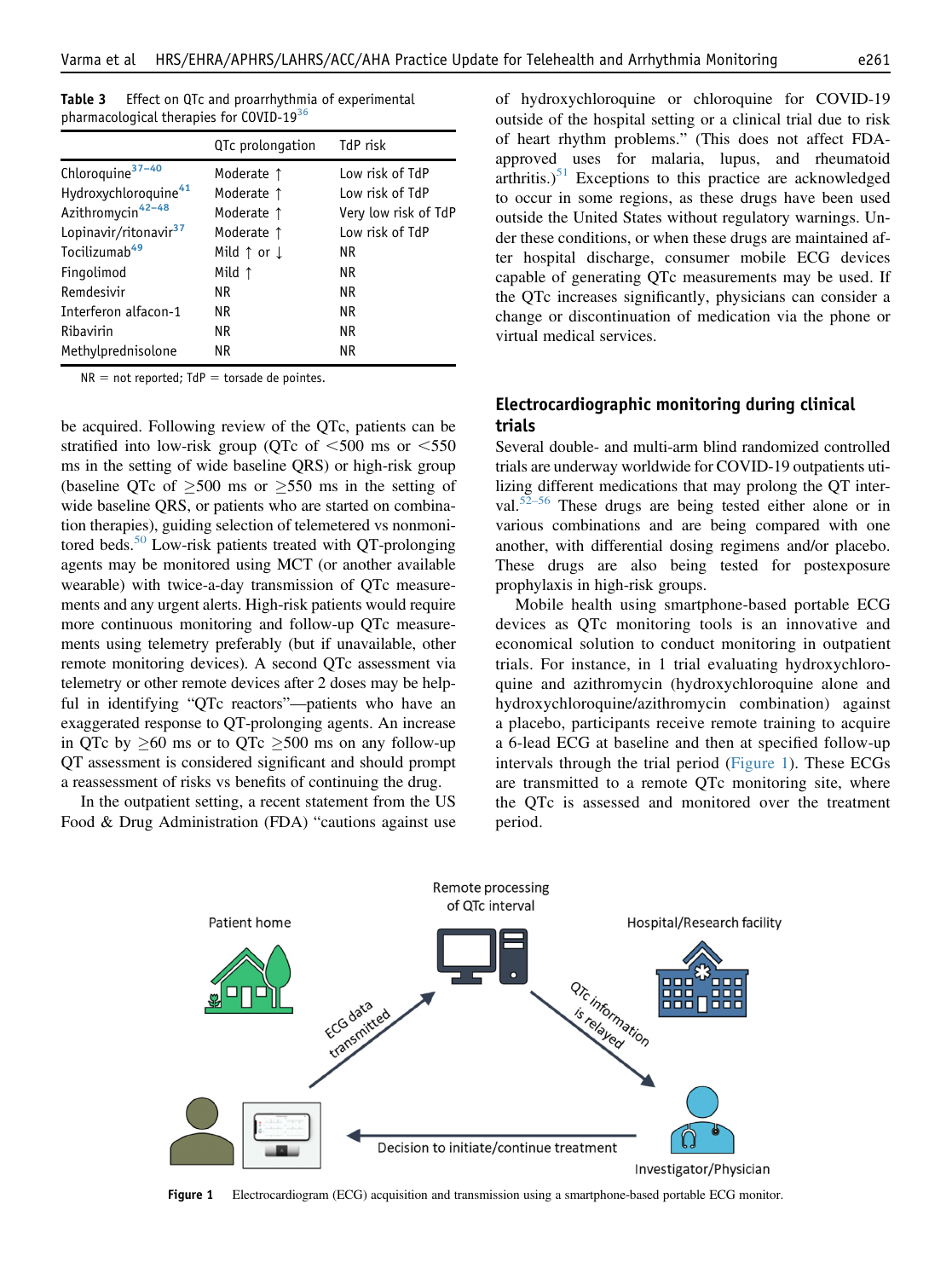## 4. The future: Digital medicine catalyzed by the pandemic

The COVID-19 public health emergency has forced changes to traditional norms of health care access and delivery across all continents.<sup>[10](#page-8-0)</sup> It has accelerated adoption of telemedicine and all aspects of digital health, regarded as a positive development. Today's new reality will likely define medicine going forward. Many monitoring and diagnostic testing aspects of both inpatient and outpatient care will be increasingly served by digital medicine tools.

The need for contactless monitoring for inpatients triaged to intensive care unit, telemetry, or nonconventional environments, as well as for outpatients needing continued management, has triggered novel implementation of digital health monitoring tools. Some centers have created algorithms based on predictive analytics of electronic medical record (EMR) data. Centralized monitoring or mobile continuous monitoring has improved patient outcomes, reduced manpower needs, and is being utilized more commonly. $57$ The use of wearables such as watches, smartphones, and smart beds (with elimination of cables and skin electrodes) for in-hospital telemetry is a novel approach. This type of wireless monitoring may be continued after discharge, permitting prolonged surveillance of rhythm and other phys-iological parameters.<sup>[12](#page-8-25)</sup> Bracelet technologies may transmit multiple parameters (eg, heart rate, sleep, oxygen desaturation index, and blood pressure) via a smartphone link to centralized hubs. These technologies provide a solution for intensive monitoring extending beyond the hospital environment.

Outpatient management has been revolutionized since the start of the pandemic. Social distancing measures and restricted clinic access have driven the rapid adoption of telehealth mechanisms to continue management of non-COVID-19 patients. Virtual visits that have been used for decades to reach isolated communities,  $58$  but less commonly utilized in advanced health systems, have now become the mainstay of ambulatory care across all subspecialties. The initial experience appears to have been positive for both patients and caregivers. Heart rhythm professionals are fortunate to have a choice of wireless technologies to relay monitored information to maintain connection.<sup>[12](#page-8-25)</sup> Wearable and smartphone-based devices allow convenient real-time monitoring for arrhythmias on a long-term basis due to the comfort associated with their small size and ease of use while reducing patient and health care worker exposure. Remote CIED moni-toring has existed for decades.<sup>[24](#page-8-9)</sup> It is strongly endorsed by professional societies, but in practice only a fraction of its diagnostic and therapeutic capabilities has been utilized—until now. $59$  Since the start of the pandemic, utilization of wireless communication with CIEDs has grown exponentially, permanently altering the future of device follow-up. Patient outcomes may be improved with intensive device-based monitoring compared with traditional in-clinic evaluations at regular intervals.<sup>[60](#page-9-3)</sup> Recent data

indicate that in-person CIED evaluation can be extended safely to at least biennially when daily digital connectivity is maintained.<sup>[61](#page-9-4)</sup> Remote monitoring has the potential advantage of detecting and alerting caregivers (and in the future—patients directly) about important parameter changes, enabling earlier patient hospitalization, even during a presymptomatic phase. $62$ 

Connectivity permits longitudinal follow-up, with advantages ranging from individual disease management to assessment of the penetration of recommended therapies into communities.  $60,63$  $60,63$  The ability for CIED remote monitoring data to be streamed to or accessed by multiple providers can facilitate communication and cooperative treatment and should be encouraged. This will require approval by patients, regulators, and manufacturers. Lessons learned from implantable devices can be applied widely in telemedicine. Regulatory bodies have been responsive, for example, approving smartphone-based QT interval measurement and telehealth services across state lines in the United States. The pandemic experience should serve as an impetus to expedite the resolution of persistent challenges, such as validation of digital technologies, infrastructure for data management (and mechanism for relay to patients and caregivers), interoperability with EMR, application of predictive analytics, cybersecurity (and with it the capability for limited forms of remote CIED programming), and reimbursement.  $64-66$  $64-66$ 

In summary, the crisis precipitated by the pandemic has catalyzed the adoption of remote patient management across many specialties and for heart rhythm professionals, in particular. This practice is here to stay—it will persist even if other less arrhythmogenic treatment strategies evolve for COVID-19 and after the pandemic has passed. This is an opportunity to embed and grow remote services in everyday medical practice worldwide.

#### <span id="page-7-0"></span>References

- <span id="page-7-1"></span>1. [Goyal P, Choi JJ, Pinheiro LC, et al. Clinical characteristics of Covid-19 in New](http://refhub.elsevier.com/S1547-5271(20)30552-X/sref1) [York City. N Engl J Med 2020;382:2372](http://refhub.elsevier.com/S1547-5271(20)30552-X/sref1)–2374.
- <span id="page-7-2"></span>[Wang D, Hu B, Hu C, et al. Clinical characteristics of 138 hospitalized patients](http://refhub.elsevier.com/S1547-5271(20)30552-X/sref2) [with 2019 novel coronavirus-infected pneumonia in Wuhan, China. JAMA](http://refhub.elsevier.com/S1547-5271(20)30552-X/sref2) [2020;323:1061](http://refhub.elsevier.com/S1547-5271(20)30552-X/sref2)–1069.
- <span id="page-7-3"></span>3. [Guo T, Fan Y, Chen M, et al. Cardiovascular implications of fatal outcomes of](http://refhub.elsevier.com/S1547-5271(20)30552-X/sref3) [patients with coronavirus disease 2019 \(COVID-19\). JAMA Cardiol 2020;](http://refhub.elsevier.com/S1547-5271(20)30552-X/sref3) [5:811](http://refhub.elsevier.com/S1547-5271(20)30552-X/sref3)–818.
- <span id="page-7-4"></span>4. [Azarkish M, Laleh Far V, Eslami M, Mollazadeh R. Transient complete heart](http://refhub.elsevier.com/S1547-5271(20)30552-X/sref4) [block in a patient with critical COVID-19. Eur Heart J 2020;41:2131](http://refhub.elsevier.com/S1547-5271(20)30552-X/sref4).
- <span id="page-7-5"></span>5. Noll A, William A, Varma N. A young woman presenting with a viral prodrome, palpitations, dizziness, and heart block. JAMA Cardiol. In press.
- <span id="page-7-6"></span>6. [Kochi AN, Tagliari AP, Forleo GB, Fassini GM, Tondo C. Cardiac and](http://refhub.elsevier.com/S1547-5271(20)30552-X/sref6) [arrhythmic complications in patients with COVID-19. J Cardiovasc Electrophy](http://refhub.elsevier.com/S1547-5271(20)30552-X/sref6)[siol 2020;31:1003](http://refhub.elsevier.com/S1547-5271(20)30552-X/sref6)–1008.
- <span id="page-7-7"></span>7. [Yao XH, Li TY, He ZC, et al. A pathological report of three COVID-19 cases by](http://refhub.elsevier.com/S1547-5271(20)30552-X/sref7) [minimal invasive autopsies \[in Chinese\]. Zhonghua Bing Li Xue Za Zhi 2020;](http://refhub.elsevier.com/S1547-5271(20)30552-X/sref7) [49:411](http://refhub.elsevier.com/S1547-5271(20)30552-X/sref7)–417.
- <span id="page-7-8"></span>8. [Inciardi RM, Lupi L, Zaccone G, et al. Cardiac involvement in a patient with](http://refhub.elsevier.com/S1547-5271(20)30552-X/sref8) [coronavirus disease 2019 \(COVID-19\). JAMA Cardiol 2020;5:819](http://refhub.elsevier.com/S1547-5271(20)30552-X/sref8)–824.
- 9. [Sapp JL, Alqarawi W, MacIntyre CJ, et al. Guidance on minimizing risk of drug](http://refhub.elsevier.com/S1547-5271(20)30552-X/sref9)[induced ventricular arrhythmia during treatment of COVID-19: a statement from](http://refhub.elsevier.com/S1547-5271(20)30552-X/sref9) [the Canadian Heart Rhythm Society. Can J Cardiol 2020;36:948](http://refhub.elsevier.com/S1547-5271(20)30552-X/sref9)–951.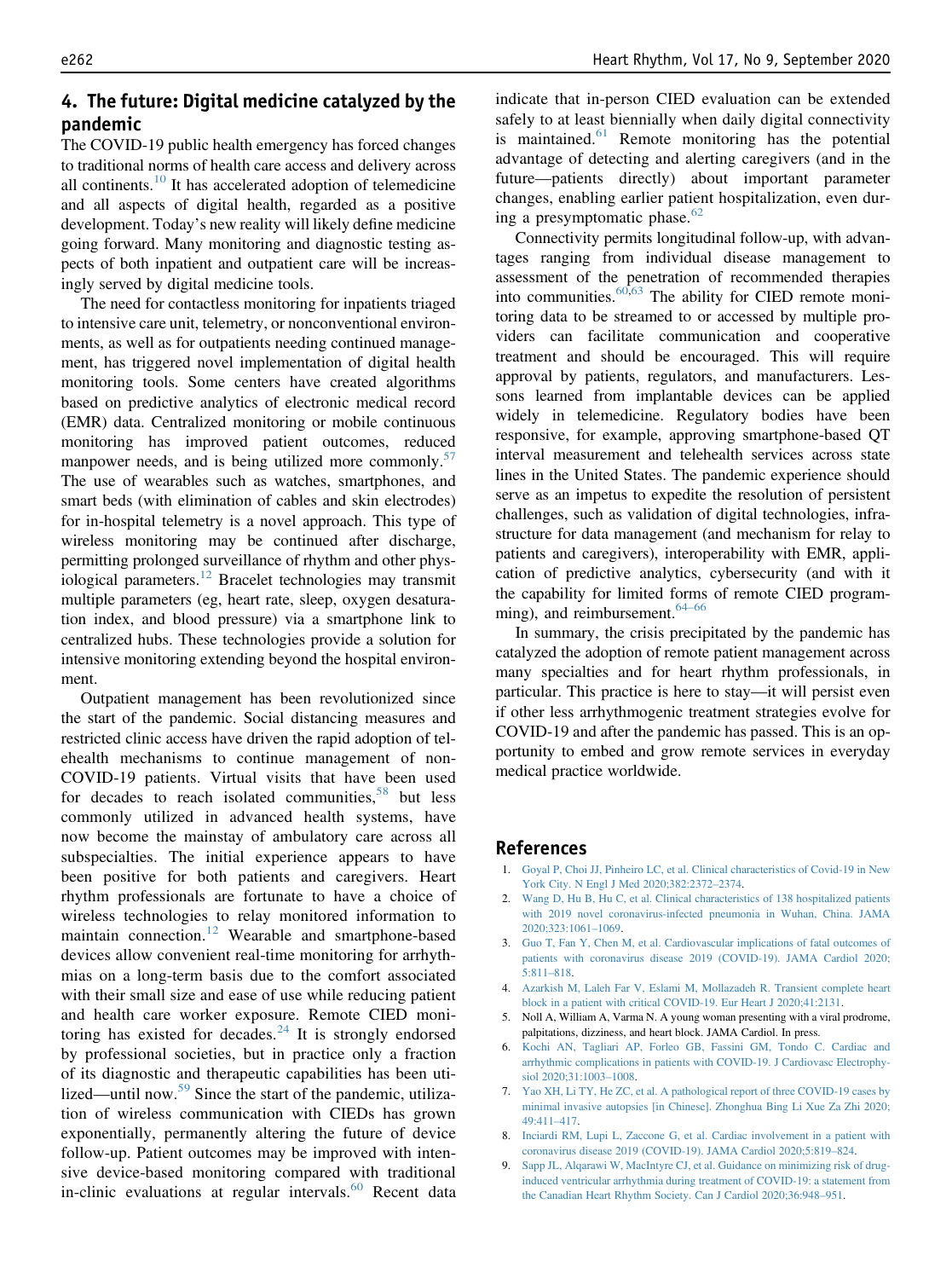- <span id="page-8-0"></span>10. [Udwadia ZF, Raju RS. How to protect the protectors: 10 lessons to learn for doc](http://refhub.elsevier.com/S1547-5271(20)30552-X/sref10)tors fi[ghting the COVID-19 coronavirus. Med J Armed Forces India 2020;](http://refhub.elsevier.com/S1547-5271(20)30552-X/sref10) [76:128](http://refhub.elsevier.com/S1547-5271(20)30552-X/sref10)–131.
- <span id="page-8-2"></span>11. [Gabriels J, Saleh M, Chang D, Epstein LM. Inpatient use of mobile continuous](http://refhub.elsevier.com/S1547-5271(20)30552-X/sref11) [telemetry for COVID-19 patients treated with hydroxychloroquine and azithro](http://refhub.elsevier.com/S1547-5271(20)30552-X/sref11)[mycin. HeartRhythm Case Rep 2020;6:241](http://refhub.elsevier.com/S1547-5271(20)30552-X/sref11)–243.
- <span id="page-8-25"></span>12. [Steinberg JS, Varma N, Cygankiewicz I, et al. 2017 ISHNE-HRS expert](http://refhub.elsevier.com/S1547-5271(20)30552-X/sref12) [consensus statement on ambulatory ECG and external cardiac monitoring/telem](http://refhub.elsevier.com/S1547-5271(20)30552-X/sref12)[etry. Heart Rhythm 2017;14:e55](http://refhub.elsevier.com/S1547-5271(20)30552-X/sref12)–e96.
- 13. [Garabelli P, Stavrakis S, Albert M, et al. Comparison of QT interval readings in](http://refhub.elsevier.com/S1547-5271(20)30552-X/sref13) [normal sinus rhythm between a smartphone heart monitor and a 12-lead ECG for](http://refhub.elsevier.com/S1547-5271(20)30552-X/sref13) [healthy volunteers and inpatients receiving sotalol or dofetilide. J Cardiovasc](http://refhub.elsevier.com/S1547-5271(20)30552-X/sref13) [Electrophysiol 2016;27:827](http://refhub.elsevier.com/S1547-5271(20)30552-X/sref13)–832.
- 14. [Castelletti S, Dagradi F, Goulene K, et al. A wearable remote monitoring system](http://refhub.elsevier.com/S1547-5271(20)30552-X/sref14) for the identifi[cation of subjects with a prolonged QT interval or at risk for drug](http://refhub.elsevier.com/S1547-5271(20)30552-X/sref14)[induced long QT syndrome. Int J Cardiol 2018;266:89](http://refhub.elsevier.com/S1547-5271(20)30552-X/sref14)–94.
- 15. [Gropler MRF, Dalal AS, Van Hare GF, Silva JNA. Can smartphone wireless](http://refhub.elsevier.com/S1547-5271(20)30552-X/sref15) [ECGs be used to accurately assess ECG intervals in pediatrics? A comparison](http://refhub.elsevier.com/S1547-5271(20)30552-X/sref15) [of mobile health monitoring to standard 12-lead ECG. PLoS One 2018;](http://refhub.elsevier.com/S1547-5271(20)30552-X/sref15) [13:e0204403](http://refhub.elsevier.com/S1547-5271(20)30552-X/sref15).
- <span id="page-8-3"></span>16. US Food & Drug Administration. VitalConnect, Inc. VitalPatch: letter of authorization (April 26, 2020). Available from [https://www.fda.gov/media/137397/](https://www.fda.gov/media/137397/download) [download](https://www.fda.gov/media/137397/download). Accessed May 15, 2020.
- <span id="page-8-4"></span>17. VitalConnect. COVID-19. Available from [https://vitalconnect.com/covid-19](https://vitalconnect.com/covid-19-remote-patient-monitoring) [remote-patient-monitoring.](https://vitalconnect.com/covid-19-remote-patient-monitoring) Accessed May 15, 2020.
- <span id="page-8-5"></span>18. [Rimmer LK, Rimmer JD. Comparison of 2 methods of measuring the QT interval.](http://refhub.elsevier.com/S1547-5271(20)30552-X/sref18) [Am J Crit Care 1998;7:346](http://refhub.elsevier.com/S1547-5271(20)30552-X/sref18)–354.
- <span id="page-8-6"></span>19. [Rimmer LK. Bedside monitoring of the QT interval. Am J Crit Care 1998;](http://refhub.elsevier.com/S1547-5271(20)30552-X/sref19) [7:183](http://refhub.elsevier.com/S1547-5271(20)30552-X/sref19)–189.
- <span id="page-8-7"></span>20. Koltowski L, Balsam P, Glłowczynska R, et al. Kardia Mobile applicability in clinical practice: a comparison of Kardia Mobile and standard 12-lead electrocardiogram records in 100 consecutive patients of a tertiary cardiovascular care center [published online ahead of print January 15, 2019]. Cardiol J. [https://doi.org/1](https://doi.org/10.5603/CJ.a2019.0001) [0.5603/CJ.a2019.0001.](https://doi.org/10.5603/CJ.a2019.0001)
- <span id="page-8-8"></span>21. [Ohannessian R. Telemedicine: potential applications in epidemic situations. Eur](http://refhub.elsevier.com/S1547-5271(20)30552-X/sref21) [Res Telemed 2015;4:95](http://refhub.elsevier.com/S1547-5271(20)30552-X/sref21)–98.
- 22. [Hollander JE, Carr BG. Virtually perfect? Telemedicine for Covid-19. N Engl J](http://refhub.elsevier.com/S1547-5271(20)30552-X/sref22) [Med 2020;382:1679](http://refhub.elsevier.com/S1547-5271(20)30552-X/sref22)–1681.
- 23. [Liu S, Yang L, Zhang C, et al. Online mental health services in China during the](http://refhub.elsevier.com/S1547-5271(20)30552-X/sref23) [COVID-19 outbreak. Lancet Psychiatry 2020;7:e17](http://refhub.elsevier.com/S1547-5271(20)30552-X/sref23)–e18.
- <span id="page-8-9"></span>24. [Varma N, Ricci RP. Telemedicine and cardiac implants: what is the bene](http://refhub.elsevier.com/S1547-5271(20)30552-X/sref24)fit? Eur [Heart J 2013;34:1885](http://refhub.elsevier.com/S1547-5271(20)30552-X/sref24)–1895.
- <span id="page-8-1"></span>25. NHSX. Information governance. Available from [https://www.nhsx.nhs.uk/](https://www.nhsx.nhs.uk/covid-19-response/data-and-information-governance/information-governance) [covid-19-response/data-and-information-governance/information-governance](https://www.nhsx.nhs.uk/covid-19-response/data-and-information-governance/information-governance). Accessed May 15, 2020.
- <span id="page-8-10"></span>26. NHS Digital. Approved video consultation systems. Available from [https://](https://digital.nhs.uk/services/future-gp-it-systems-and-services/approved-econsultation-systems) [digital.nhs.uk/services/future-gp-it-systems-and-services/approved-econsul](https://digital.nhs.uk/services/future-gp-it-systems-and-services/approved-econsultation-systems) [tation-systems](https://digital.nhs.uk/services/future-gp-it-systems-and-services/approved-econsultation-systems). Accessed May 15, 2020.
- 27. National Health Service. Procurement of pre-approved suppliers of online and video consultation systems for GP practices to support COVID-19. Available from [https://www.england.nhs.uk/coronavirus/wp-content/uploads/sites/52/202](https://www.england.nhs.uk/coronavirus/wp-content/uploads/sites/52/2020/03/C0079-Suppliers-of-online-and-video-consultations.pdf) [0/03/C0079-Suppliers-of-online-and-video-consultations.pdf](https://www.england.nhs.uk/coronavirus/wp-content/uploads/sites/52/2020/03/C0079-Suppliers-of-online-and-video-consultations.pdf). Accessed April 29, 2020.
- <span id="page-8-11"></span>28. [Grein J, Ohmagari N, Shin D, et al. Compassionate use of remdesivir for patients](http://refhub.elsevier.com/S1547-5271(20)30552-X/sref28) [with severe Covid-19. N Engl J Med 2020;382:2327](http://refhub.elsevier.com/S1547-5271(20)30552-X/sref28)–2336.
- 29. European Society of Cardiology. ESC guidance for the diagnosis and management of CV disease during the COVID-19 pandemic. Available from [https://](https://www.escardio.org/Education/COVID-19-and-Cardiology/ESC-COVID-19-Guidance) [www.escardio.org/Education/COVID-19-and-Cardiology/ESC-COVID-19-](https://www.escardio.org/Education/COVID-19-and-Cardiology/ESC-COVID-19-Guidance) [Guidance.](https://www.escardio.org/Education/COVID-19-and-Cardiology/ESC-COVID-19-Guidance) Accessed April 29, 2020.
- 30. Chen Z, Hu J, Zhang Z, et al. Efficacy of hydroxychloroquine in patients with COVID-19: results of a randomized clinical trial. medRxiv 2020.2003. 2022.20040758. [https://doi.org/10.1101/2020.03.22.20040758.](https://doi.org/10.1101/2020.03.22.20040758)
- <span id="page-8-12"></span>31. [Haeusler IL, Chan XHS, Guérin PJ, White NJ. The arrhythmogenic cardiotoxicity](http://refhub.elsevier.com/S1547-5271(20)30552-X/sref31) [of the quinoline and structurally related antimalarial drugs: a systematic review.](http://refhub.elsevier.com/S1547-5271(20)30552-X/sref31) [BMC Med 2018;16:200](http://refhub.elsevier.com/S1547-5271(20)30552-X/sref31).
- <span id="page-8-13"></span>32. [Geleris J, Sun Y, Platt J, et al. Observational study of hydroxychloroquine in](http://refhub.elsevier.com/S1547-5271(20)30552-X/sref32) [hospitalized patients with Covid-19. N Engl J Med 2020;382:2411](http://refhub.elsevier.com/S1547-5271(20)30552-X/sref32)–2418.
- <span id="page-8-14"></span>33. Chorin E, Wadhwani L, Magnani S, et al. QT interval prolongation and torsade de pointes in patients with COVID-19 treated with hydroxychloroquine/azithromycin [published online ahead of print May 11, 2020]. Heart Rhythm. [https://doi.](https://doi.org/10.1016/j.hrthm.2020.05.014) [org/10.1016/j.hrthm.2020.05.014](https://doi.org/10.1016/j.hrthm.2020.05.014).
- <span id="page-8-15"></span>34. [Saleh M, Gabriels J, Chang D, et al. Effect of chloroquine, hydroxychloroquine,](http://refhub.elsevier.com/S1547-5271(20)30552-X/sref34) [and azithromycin on the corrected QT interval in patients with SARS-CoV-2](http://refhub.elsevier.com/S1547-5271(20)30552-X/sref34) [infection. Circ Arrhythm Electrophysiol 2020;13:e008662.](http://refhub.elsevier.com/S1547-5271(20)30552-X/sref34)
- <span id="page-8-16"></span>35. [Rosenberg ES, Dufort EM, Udo T, et al. Association of treatment with hydroxy](http://refhub.elsevier.com/S1547-5271(20)30552-X/sref35)[chloroquine or azithromycin with in-hospital mortality in patients with COVID-](http://refhub.elsevier.com/S1547-5271(20)30552-X/sref35)[19 in New York state. JAMA 2020;323:2493](http://refhub.elsevier.com/S1547-5271(20)30552-X/sref35)–2502.
- <span id="page-8-20"></span>36. CredibleMeds. COVID-19 experimental therapies and TdP risk. Available from [https://www.crediblemeds.org/blog/covid-19-experimental-therapies-and-tdp](https://www.crediblemeds.org/blog/covid-19-experimental-therapies-and-tdp-risk)[risk](https://www.crediblemeds.org/blog/covid-19-experimental-therapies-and-tdp-risk). Accessed April 20, 2020.
- <span id="page-8-21"></span>37. [Vicente J, Zusterzeel R, Johannesen L, et al. Assessment of multi-ion channel](http://refhub.elsevier.com/S1547-5271(20)30552-X/sref37) [block in a phase I randomized study design: results of the CiPA phase I ECG](http://refhub.elsevier.com/S1547-5271(20)30552-X/sref37) [biomarker validation study. Clin Pharmacol Ther 2019;105:943](http://refhub.elsevier.com/S1547-5271(20)30552-X/sref37)–953.
- 38. [Mzayek F, Deng H, Mather FJ, et al. Randomized dose-ranging controlled trial of](http://refhub.elsevier.com/S1547-5271(20)30552-X/sref38) [AQ-13, a candidate antimalarial, and chloroquine in healthy volunteers. PLoS](http://refhub.elsevier.com/S1547-5271(20)30552-X/sref38) [Clin Trials 2007;2:e6](http://refhub.elsevier.com/S1547-5271(20)30552-X/sref38).
- 39. [Wozniacka A, Cygankiewicz I, Chudzik M, Sysa-Jedrzejowska A, Wranicz JK.](http://refhub.elsevier.com/S1547-5271(20)30552-X/sref39) [The cardiac safety of chloroquine phosphate treatment in patients with systemic](http://refhub.elsevier.com/S1547-5271(20)30552-X/sref39) lupus erythematosus: the infl[uence on arrhythmia, heart rate variability and repo](http://refhub.elsevier.com/S1547-5271(20)30552-X/sref39)[larization parameters. Lupus 2006;15:521](http://refhub.elsevier.com/S1547-5271(20)30552-X/sref39)–525.
- 40. [Teixeira RA, Martinelli Filho M, Benvenuti LA, Costa R, Pedrosa AA,](http://refhub.elsevier.com/S1547-5271(20)30552-X/sref40) [Nishióka SA. Cardiac damage from chronic use of chloroquine: a case report](http://refhub.elsevier.com/S1547-5271(20)30552-X/sref40) [and review of the literature. Arq Bras Cardiol 2002;79:85](http://refhub.elsevier.com/S1547-5271(20)30552-X/sref40)–88.
- <span id="page-8-22"></span>41. [McGhie TK, Harvey P, Su J, Anderson N, Tomlinson G, Touma Z. Electrocardio](http://refhub.elsevier.com/S1547-5271(20)30552-X/sref41)[gram abnormalities related to anti-malarials in systemic lupus erythematosus. Clin](http://refhub.elsevier.com/S1547-5271(20)30552-X/sref41) [Exp Rheumatol 2018;36:545](http://refhub.elsevier.com/S1547-5271(20)30552-X/sref41)–551.
- <span id="page-8-23"></span>42. [Zhang M, Xie M, Li S, et al. Electrophysiologic studies on the risks and potential](http://refhub.elsevier.com/S1547-5271(20)30552-X/sref42) [mechanism underlying the proarrhythmic nature of azithromycin. Cardiovasc](http://refhub.elsevier.com/S1547-5271(20)30552-X/sref42) [Toxicol 2017;17:434](http://refhub.elsevier.com/S1547-5271(20)30552-X/sref42)–440.
- 43. [Choi Y, Lim HS, Chung D, Choi JG, Yoon D. Risk evaluation of azithromycin](http://refhub.elsevier.com/S1547-5271(20)30552-X/sref43)[induced QT prolongation in real-world practice. Biomed Res Int 2018;](http://refhub.elsevier.com/S1547-5271(20)30552-X/sref43) [2018:1574806.](http://refhub.elsevier.com/S1547-5271(20)30552-X/sref43)
- 44. US Food and Drug Administration. ZITHROMAX (azithromycin) for IV infusion only. Highlights of prescribing information. Reference ID: 4051690. Available from [https://www.accessdata.fda.gov/drugsatfda\\_docs/label/2017/050733s043](https://www.accessdata.fda.gov/drugsatfda_docs/label/2017/050733s043lbl.pdf) [lbl.pdf.](https://www.accessdata.fda.gov/drugsatfda_docs/label/2017/050733s043lbl.pdf) Accessed May 20, 2020.
- 45. [Ray WA, Murray KT, Hall K, Arbogast PG, Stein CM. Azithromycin and the risk](http://refhub.elsevier.com/S1547-5271(20)30552-X/sref45) [of cardiovascular death. N Engl J Med 2012;366:1881](http://refhub.elsevier.com/S1547-5271(20)30552-X/sref45)–1890.
- 46. [Poluzzi E, Raschi E, Motola D, Moretti U, De Ponti F. Antimicrobials and the risk](http://refhub.elsevier.com/S1547-5271(20)30552-X/sref46) [of torsades de pointes: the contribution from data mining of the US FDA Adverse](http://refhub.elsevier.com/S1547-5271(20)30552-X/sref46) [Event Reporting System. Drug Saf 2010;33:303](http://refhub.elsevier.com/S1547-5271(20)30552-X/sref46)–314.
- 47. [Cheng YJ, Nie XY, Chen XM, et al. The role of macrolide antibiotics in](http://refhub.elsevier.com/S1547-5271(20)30552-X/sref47) [increasing cardiovascular risk. J Am Coll Cardiol 2015;66:2173](http://refhub.elsevier.com/S1547-5271(20)30552-X/sref47)–2184.
- 48. [Maisch NM, Kochupurackal JG, Sin J. Azithromycin and the risk of cardiovascu](http://refhub.elsevier.com/S1547-5271(20)30552-X/sref48)[lar complications. J Pharm Pract 2014;27:496](http://refhub.elsevier.com/S1547-5271(20)30552-X/sref48)–500.
- <span id="page-8-24"></span>49. [Grange S, Schmitt C, Banken L, Kuhn B, Zhang X. Thorough QT/QTc study of](http://refhub.elsevier.com/S1547-5271(20)30552-X/sref49) [tocilizumab after single-dose administration at therapeutic and supratherapeutic](http://refhub.elsevier.com/S1547-5271(20)30552-X/sref49) [doses in healthy subjects. Int J Clin Pharmacol Ther 2011;49:648](http://refhub.elsevier.com/S1547-5271(20)30552-X/sref49)–655.
- <span id="page-8-17"></span>50. [Giudicessi JR, Noseworthy PA, Friedman PA, Ackerman MJ. Urgent guidance](http://refhub.elsevier.com/S1547-5271(20)30552-X/sref50) [for navigating and circumventing the QTc-prolonging and torsadogenic potential](http://refhub.elsevier.com/S1547-5271(20)30552-X/sref50) [of possible pharmacotherapies for coronavirus disease 19 \(COVID-19\). Mayo](http://refhub.elsevier.com/S1547-5271(20)30552-X/sref50) [Clin Proc 2020;95:1213](http://refhub.elsevier.com/S1547-5271(20)30552-X/sref50)–1221.
- <span id="page-8-18"></span>51. US Food & Drug Administration. FDA cautions against use of hydroxychloroquine or chloroquine for COVID-19 outside of the hospital setting or a clinical trial due to risk of heart rhythm problems. Available from [https://www.fda.gov/](https://www.fda.gov/drugs/drug-safety-and-availability/fda-cautions-against-use-hydroxychloroquine-or-chloroquine-covid-19-outside-hospital-setting-or) [drugs/drug-safety-and-availability/fda-cautions-against-use-hydroxychloro](https://www.fda.gov/drugs/drug-safety-and-availability/fda-cautions-against-use-hydroxychloroquine-or-chloroquine-covid-19-outside-hospital-setting-or) [quine-or-chloroquine-covid-19-outside-hospital-setting-or.](https://www.fda.gov/drugs/drug-safety-and-availability/fda-cautions-against-use-hydroxychloroquine-or-chloroquine-covid-19-outside-hospital-setting-or) Accessed April 29, 2020.
- <span id="page-8-19"></span>52. ClinicalTrials.gov. COVID-19 clinical trials. Available from [https://clinicaltrials.](https://clinicaltrials.gov/ct2/results?cond=COVID+19&term=&cntry=&state=&city=&dist) [gov/ct2/results?cond](https://clinicaltrials.gov/ct2/results?cond=COVID+19&term=&cntry=&state=&city=&dist)=[COVID](https://clinicaltrials.gov/ct2/results?cond=COVID+19&term=&cntry=&state=&city=&dist)+[19&term](https://clinicaltrials.gov/ct2/results?cond=COVID+19&term=&cntry=&state=&city=&dist)=[&cntry](https://clinicaltrials.gov/ct2/results?cond=COVID+19&term=&cntry=&state=&city=&dist)=[&state](https://clinicaltrials.gov/ct2/results?cond=COVID+19&term=&cntry=&state=&city=&dist)=[&city](https://clinicaltrials.gov/ct2/results?cond=COVID+19&term=&cntry=&state=&city=&dist)=[&dist](https://clinicaltrials.gov/ct2/results?cond=COVID+19&term=&cntry=&state=&city=&dist). Accessed April 18, 2020.
- 53. ClinicalTrials.gov. Efficacy of novel agents for treatment of SARS-CoV-2 infection among high-risk outpatient adults: an adaptive randomized platform trial. Available from [https://clinicaltrials.gov/ct2/show/NCT04354428?](https://clinicaltrials.gov/ct2/show/NCT04354428?type=Intr&cond=COVID+19&map_cntry=US&map_state=US%3AWA&draw=2) [type](https://clinicaltrials.gov/ct2/show/NCT04354428?type=Intr&cond=COVID+19&map_cntry=US&map_state=US%3AWA&draw=2)=[Intr&cond](https://clinicaltrials.gov/ct2/show/NCT04354428?type=Intr&cond=COVID+19&map_cntry=US&map_state=US%3AWA&draw=2)=[COVID](https://clinicaltrials.gov/ct2/show/NCT04354428?type=Intr&cond=COVID+19&map_cntry=US&map_state=US%3AWA&draw=2)+[19&map\\_cntry](https://clinicaltrials.gov/ct2/show/NCT04354428?type=Intr&cond=COVID+19&map_cntry=US&map_state=US%3AWA&draw=2)=[US&map\\_state](https://clinicaltrials.gov/ct2/show/NCT04354428?type=Intr&cond=COVID+19&map_cntry=US&map_state=US%3AWA&draw=2)=[US%3AWA&](https://clinicaltrials.gov/ct2/show/NCT04354428?type=Intr&cond=COVID+19&map_cntry=US&map_state=US%3AWA&draw=2)  $draw=2$  $draw=2$  $draw=2$ . Accessed April 26, 2020.
- 54. ClinicalTrials.gov. WU 352: open-label, randomized controlled trial of hydroxychloroquine alone or hydroxychloroquine plus azithromycin or chloroquine alone or chloroquine plus azithromycin in the treatment of SARS CoV-2 infection. Available from [https://clinicaltrials.gov/ct2/show/NCT04341727?](https://clinicaltrials.gov/ct2/show/NCT04341727?type=Intr&cond=COVID+19&map_cntry=US&map_state=US%3AMO&draw=2) [type](https://clinicaltrials.gov/ct2/show/NCT04341727?type=Intr&cond=COVID+19&map_cntry=US&map_state=US%3AMO&draw=2)=[Intr&cond](https://clinicaltrials.gov/ct2/show/NCT04341727?type=Intr&cond=COVID+19&map_cntry=US&map_state=US%3AMO&draw=2)=[COVID](https://clinicaltrials.gov/ct2/show/NCT04341727?type=Intr&cond=COVID+19&map_cntry=US&map_state=US%3AMO&draw=2)+[19&map\\_cntry](https://clinicaltrials.gov/ct2/show/NCT04341727?type=Intr&cond=COVID+19&map_cntry=US&map_state=US%3AMO&draw=2)=[US&map\\_state](https://clinicaltrials.gov/ct2/show/NCT04341727?type=Intr&cond=COVID+19&map_cntry=US&map_state=US%3AMO&draw=2)=[US%3AMO&](https://clinicaltrials.gov/ct2/show/NCT04341727?type=Intr&cond=COVID+19&map_cntry=US&map_state=US%3AMO&draw=2)  $draw=2$  $draw=2$ . Accessed April 26, 2020.
- 55. ClinicalTrials.gov. Efficacy of hydroxychloroquine for post-exposure prophylaxis (PEP) to prevent severe acute respiratory syndrome coronavirus 2 (SARS-CoV-2) infection among adults exposed to coronavirus disease (COVID-19): a blinded, randomized study. Available from [https://clinicaltrials.gov/ct2/show/](https://clinicaltrials.gov/ct2/show/NCT04328961?type=Intr&cond=COVID+19&map_cntry=US&map_state=US%3AWA&draw=2) [NCT04328961?type](https://clinicaltrials.gov/ct2/show/NCT04328961?type=Intr&cond=COVID+19&map_cntry=US&map_state=US%3AWA&draw=2)=[Intr&cond](https://clinicaltrials.gov/ct2/show/NCT04328961?type=Intr&cond=COVID+19&map_cntry=US&map_state=US%3AWA&draw=2)=[COVID](https://clinicaltrials.gov/ct2/show/NCT04328961?type=Intr&cond=COVID+19&map_cntry=US&map_state=US%3AWA&draw=2)+[19&map\\_cntry](https://clinicaltrials.gov/ct2/show/NCT04328961?type=Intr&cond=COVID+19&map_cntry=US&map_state=US%3AWA&draw=2)=[US&map\\_state](https://clinicaltrials.gov/ct2/show/NCT04328961?type=Intr&cond=COVID+19&map_cntry=US&map_state=US%3AWA&draw=2)= [US%3AWA&draw](https://clinicaltrials.gov/ct2/show/NCT04328961?type=Intr&cond=COVID+19&map_cntry=US&map_state=US%3AWA&draw=2)=[2](https://clinicaltrials.gov/ct2/show/NCT04328961?type=Intr&cond=COVID+19&map_cntry=US&map_state=US%3AWA&draw=2). Accessed April 26, 2020.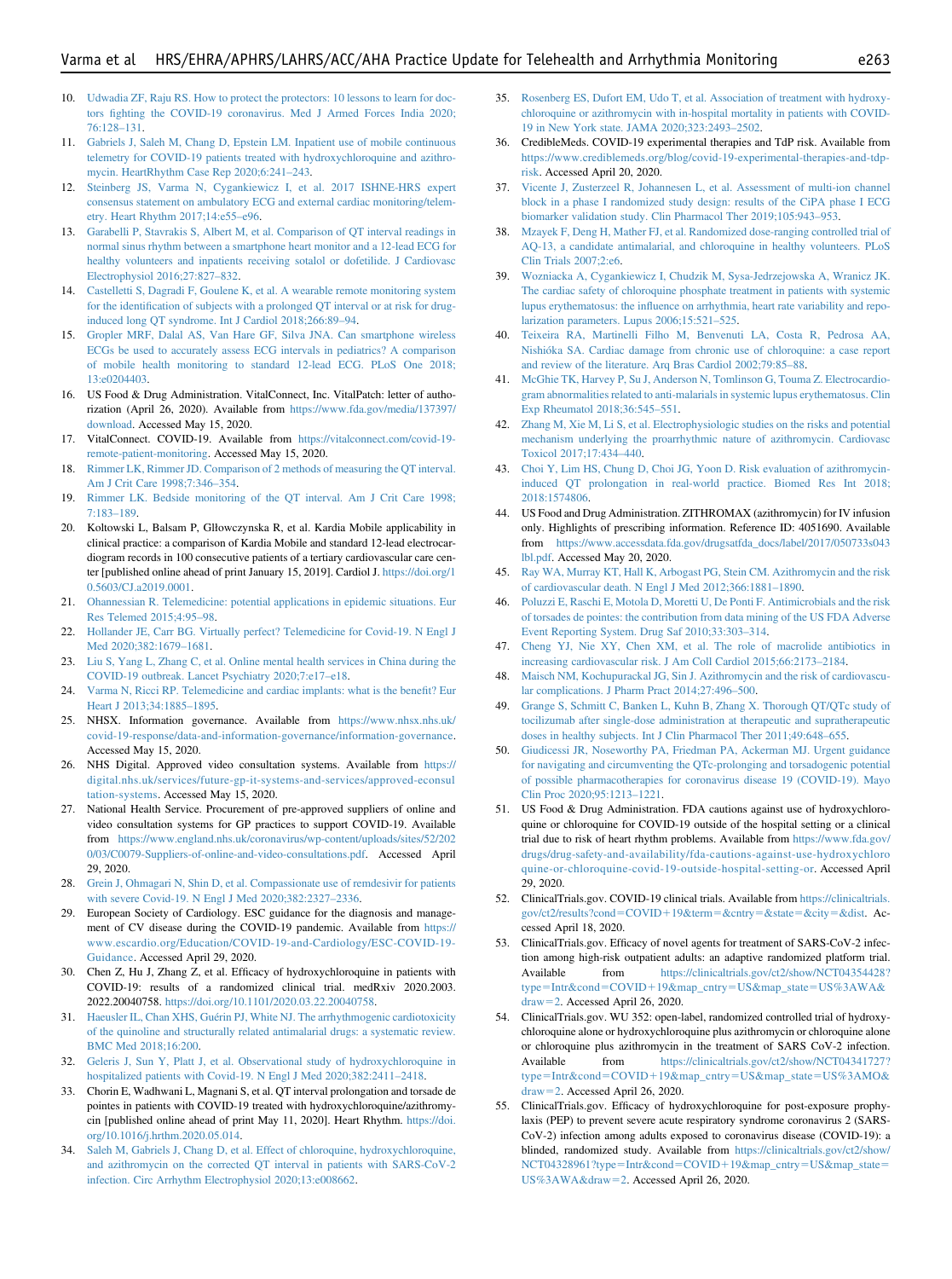- 56. ClinicalTrials.gov. ChemoPROphyLaxIs For covId-19 Infectious Disease (the PROLIFIC Trial). Available from [https://clinicaltrials.gov/ct2/show/NCT04352](https://clinicaltrials.gov/ct2/show/NCT04352933?type=Intr&cond=COVID+19&draw=2) [933?type](https://clinicaltrials.gov/ct2/show/NCT04352933?type=Intr&cond=COVID+19&draw=2)=[Intr&cond](https://clinicaltrials.gov/ct2/show/NCT04352933?type=Intr&cond=COVID+19&draw=2)=[COVID](https://clinicaltrials.gov/ct2/show/NCT04352933?type=Intr&cond=COVID+19&draw=2)+[19&draw](https://clinicaltrials.gov/ct2/show/NCT04352933?type=Intr&cond=COVID+19&draw=2)=[2.](https://clinicaltrials.gov/ct2/show/NCT04352933?type=Intr&cond=COVID+19&draw=2) Accessed April 26, 2020.
- <span id="page-9-0"></span>57. [Cantillon DJ, Loy M, Burkle A, et al. Association between off-site central moni](http://refhub.elsevier.com/S1547-5271(20)30552-X/sref57)[toring using standardized cardiac telemetry and clinical outcomes among non](http://refhub.elsevier.com/S1547-5271(20)30552-X/sref57)[critically ill patients. JAMA 2016;316:519](http://refhub.elsevier.com/S1547-5271(20)30552-X/sref57)–524.
- <span id="page-9-1"></span>58. [Bagchi S. Telemedicine in rural India. PLoS Med 2006;3:e82.](http://refhub.elsevier.com/S1547-5271(20)30552-X/sref58)
- <span id="page-9-2"></span>59. [Slotwiner D, Varma N, Akar JG, et al. HRS expert consensus statement on remote](http://refhub.elsevier.com/S1547-5271(20)30552-X/sref59) [interrogation and monitoring for cardiovascular implantable electronic devices.](http://refhub.elsevier.com/S1547-5271(20)30552-X/sref59) [Heart Rhythm 2015;12:e69](http://refhub.elsevier.com/S1547-5271(20)30552-X/sref59)–e100.
- <span id="page-9-3"></span>60. [Hindricks G, Varma N, Kacet S, et al. Daily remote monitoring of implantable](http://refhub.elsevier.com/S1547-5271(20)30552-X/sref60) cardioverter defi[brillators: insights from the pooled patient-level data from three](http://refhub.elsevier.com/S1547-5271(20)30552-X/sref60) [randomised controlled trials \(IN-TIME, ECOST, TRUST\). Eur Heart J 2017;](http://refhub.elsevier.com/S1547-5271(20)30552-X/sref60) [38:1749](http://refhub.elsevier.com/S1547-5271(20)30552-X/sref60)–1755.
- <span id="page-9-4"></span>61. [Watanabe E, Yamazaki F, Goto T, et al. Remote management of pacemaker pa](http://refhub.elsevier.com/S1547-5271(20)30552-X/sref61)[tients with biennial in-clinic evaluation: continuous home monitoring in the Jap](http://refhub.elsevier.com/S1547-5271(20)30552-X/sref61)[anese at-home study: a randomized clinical trial. Circ Arrhythm Electrophysiol](http://refhub.elsevier.com/S1547-5271(20)30552-X/sref61) [2020;13:e007734](http://refhub.elsevier.com/S1547-5271(20)30552-X/sref61).
- <span id="page-9-5"></span>62. [Varma N, Epstein AE, Irimpen A, Schweikert R, Love C, TRUST Investigators.](http://refhub.elsevier.com/S1547-5271(20)30552-X/sref62) Effi[cacy and safety of automatic remote monitoring for implantable cardioverter](http://refhub.elsevier.com/S1547-5271(20)30552-X/sref62)defi[brillator follow-up: The Lumos-T Safely Reduces Routine Of](http://refhub.elsevier.com/S1547-5271(20)30552-X/sref62)fice Device [Follow-up \(TRUST\) trial. Circulation 2010;122:325](http://refhub.elsevier.com/S1547-5271(20)30552-X/sref62)–332.
- <span id="page-9-6"></span>63. [Varma N, Jones P, Wold N, Stein K. How well do results from large randomized](http://refhub.elsevier.com/S1547-5271(20)30552-X/sref63) [clinical trials diffuse into clinical practice? Impact of MADIT-RIT in a large](http://refhub.elsevier.com/S1547-5271(20)30552-X/sref63) cohort of implantable cardioverter defi[brillator patients \(ALTITUDE\) \[abstract\].](http://refhub.elsevier.com/S1547-5271(20)30552-X/sref63) [Eur Heart J 2014;35\(Suppl. 1\)](http://refhub.elsevier.com/S1547-5271(20)30552-X/sref63).
- <span id="page-9-7"></span>64. [Saxon LA, Varma N, Epstein LM, Ganz LI, Epstein AE. Factors in](http://refhub.elsevier.com/S1547-5271(20)30552-X/sref64)fluencing the decision to proceed to fi[rmware upgrades to implanted pacemakers for cyberse](http://refhub.elsevier.com/S1547-5271(20)30552-X/sref64)[curity risk mitigation. Circulation 2018;138:1274](http://refhub.elsevier.com/S1547-5271(20)30552-X/sref64)–1276.
- 65. [Slotwiner DJ, Abraham RL, Al-Khatib SM, et al. HRS white paper on interoper](http://refhub.elsevier.com/S1547-5271(20)30552-X/sref65)[ability of data from cardiac implantable electronic devices \(CIEDs\). Heart](http://refhub.elsevier.com/S1547-5271(20)30552-X/sref65) [Rhythm 2019;16:e107](http://refhub.elsevier.com/S1547-5271(20)30552-X/sref65)–e127.
- 66. [Heidbuchel H, Hindricks G, Broadhurst P, et al. EuroEco \(European Health Eco](http://refhub.elsevier.com/S1547-5271(20)30552-X/sref66)[nomic Trial on Home Monitoring in ICD Patients\): a provider perspective in](http://refhub.elsevier.com/S1547-5271(20)30552-X/sref66) five European countries on costs and net fi[nancial impact of follow-up with or without](http://refhub.elsevier.com/S1547-5271(20)30552-X/sref66) [remote monitoring. Eur Heart J 2015;36:158](http://refhub.elsevier.com/S1547-5271(20)30552-X/sref66)–169.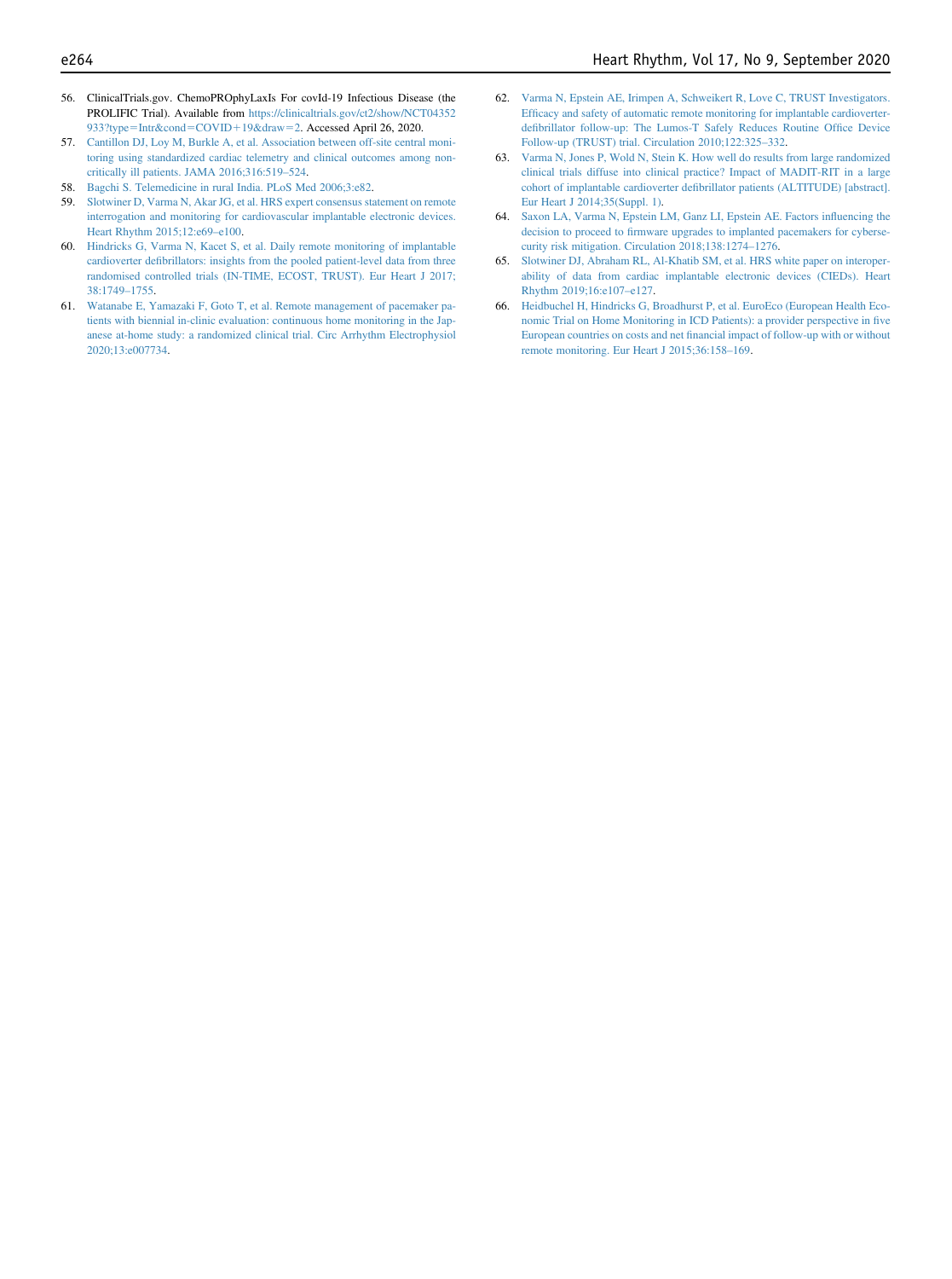| Writing group<br>member                              | Employment                                                                                                                                                                                                                                                                                                                                    | Honoraria/speaking/<br>consulting                               | Speakers'<br>bureau | Research*                                                                                           | Fellowship majority<br>support* | Ownership/<br>partnership/<br>principal/<br>stockholder | Stock or<br>stock options royalties | Intellectual<br>property/ | <b>Other</b> |
|------------------------------------------------------|-----------------------------------------------------------------------------------------------------------------------------------------------------------------------------------------------------------------------------------------------------------------------------------------------------------------------------------------------|-----------------------------------------------------------------|---------------------|-----------------------------------------------------------------------------------------------------|---------------------------------|---------------------------------------------------------|-------------------------------------|---------------------------|--------------|
| Niraj Varma, MA,<br>MD, PhD, FACC,<br>FRCP (Chair)   | Cleveland Clinic,<br>Cleveland, Ohio                                                                                                                                                                                                                                                                                                          | 1: BIOTRONIK; 1: EP<br>Solutions; 1: Medtronic;<br>1: MicroPort | None                | 1: Boston<br>Scientific:<br>2: Abbott                                                               | None                            | None                                                    | None                                | None                      | None         |
| MD, FHRS (Vice-<br>Chair)                            | Nassir F. Marrouche, Tulane University School of 0: Biosense Webster; 0:<br>Medicine, New Orleans,<br>Louisiana                                                                                                                                                                                                                               | BIOTRONIK; 0: Cardiac<br>Design; 0: Medtronic;<br>1: Preventice | None                | $0:$ Abbott; $0:$<br><b>Boston</b><br>Scientific: 0:<br>GE<br>Healthcare;<br>5: Biosense<br>Webster | None                            | None                                                    | None                                | None                      | None         |
| Luis Aguinaga, MD,<br>MBA, PhD, FESC,<br><b>FACC</b> | Centro Privado de<br>Cardiología, Tucuman,<br>Argentina                                                                                                                                                                                                                                                                                       | None                                                            | None                | None                                                                                                | None                            | None                                                    | None                                | None                      | None         |
| Christine M. Albert.<br>MD, MPH, FHRS,<br>FACC       | Cedars-Sinai Medical<br>Center, Los Angeles,<br>California                                                                                                                                                                                                                                                                                    | 1: Roche Diagnostics                                            | None                | 5: Abbott; 5:<br>NIH; 5:<br>Roche<br>Diagnostics                                                    | None                            | None                                                    | None                                | None                      | None         |
| Elena Arbelo, MD,<br>MSci, PhD                       | Arrhythmia Section,<br>Cardiology Department,<br>Hospital Clínic,<br>Universitat de<br>Barcelona, Barcelona,<br>Spain; Institut<br>d'Investigacións<br>Biomèdiques August Pi i<br>Sunyer (IDIBAPS),<br>Barcelona, Spain; Centro<br>de Investigación<br>Biomédica en Red de<br>Enfermedades<br>Cardiovasculares<br>(CIBERCV), Madrid,<br>Spain | 1: Biosense Webster                                             | None                | None                                                                                                | None                            | None                                                    | None                                | None                      | None         |
| Jong-Il Choi, MD,<br>PhD, MHS                        | Korea University Medical<br>Center, Seoul, Republic<br>of Korea                                                                                                                                                                                                                                                                               | None                                                            | None                | None                                                                                                | None                            | None                                                    | None                                | None                      | None         |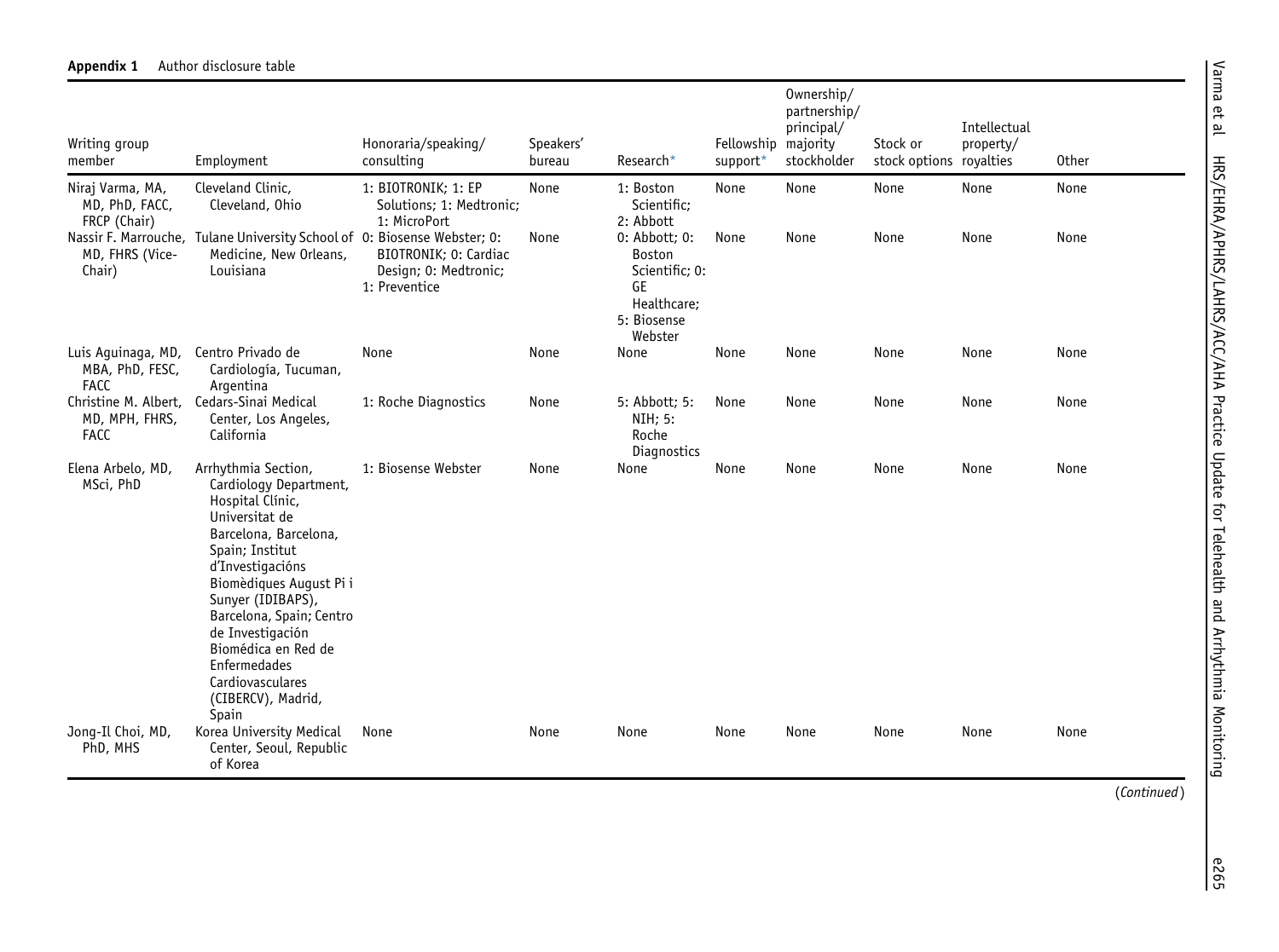| Appendix 1                       | (Continued)                                                                     |                                                                |                     |                                                                           |                        |                                                                     |                                     |                             |                                                                                                                                                                                                                                                                                                                                                                                                                                                                      |
|----------------------------------|---------------------------------------------------------------------------------|----------------------------------------------------------------|---------------------|---------------------------------------------------------------------------|------------------------|---------------------------------------------------------------------|-------------------------------------|-----------------------------|----------------------------------------------------------------------------------------------------------------------------------------------------------------------------------------------------------------------------------------------------------------------------------------------------------------------------------------------------------------------------------------------------------------------------------------------------------------------|
| Writing group<br>member          | Employment                                                                      | Honoraria/speaking/<br>consulting                              | Speakers'<br>bureau | Research*                                                                 | Fellowship<br>support* | Ownership/<br>partnership/<br>principal/<br>majority<br>stockholder | Stock or<br>stock options royalties | Intellectual<br>property/   | <b>Other</b>                                                                                                                                                                                                                                                                                                                                                                                                                                                         |
| Mina K. Chung, MD,<br>FHRS, FACC | Cleveland Clinic,<br>Cleveland, Ohio                                            | 2: ABIM                                                        | None                | 5: AHA; 5: NIH None                                                       |                        | None                                                                | None                                | 1: Elsevier;<br>1: UpToDate | 0: ACC (EP Section<br>Leadership Council<br>member); 0: AHA<br>(Chair, ECG &<br>Arrhythmias<br>Committee;<br>Member, Clinical<br>Cardiology<br>Leadership<br>Committee;<br>Member,<br>Committee on<br>Scientific Sessions<br>Programming); 0:<br>Amarin (Data<br>monitoring<br>committee<br>member); 0:<br><b>BIOTRONIK (EPIC</b><br>Alliance steering<br>committee<br>member);<br>2: AHA (Associate<br>Editor, Circulation:<br>Arrhythmia and<br>Electrophysiology) |
| Giulio Conte, MD,<br>PhD         | Cardiocentro, Lugano,<br>Switzerland                                            | None                                                           | None                | 5: Boston<br>Scientific; 5:<br>Swiss<br>National<br>Science<br>Foundation | None                   | None                                                                | None                                | None                        | None                                                                                                                                                                                                                                                                                                                                                                                                                                                                 |
| Lilas Dagher, MD                 | Tulane University School of None<br>Medicine, New Orleans,<br>Louisiana         |                                                                | None                | None                                                                      | None                   | None                                                                | None                                | None                        | None                                                                                                                                                                                                                                                                                                                                                                                                                                                                 |
| Laurence M.<br>Epstein, MD, FACC | Northwell Health, North<br>Shore University<br>Hospital, Manhasset,<br>New York | 1: Abbott;<br>2: Medtronic; 2:<br>Spectranetics<br>Corporation | None                | None                                                                      | None                   | None                                                                | None                                | None                        | 2: Boston Scientific<br>(Clinical Events<br>Committee)                                                                                                                                                                                                                                                                                                                                                                                                               |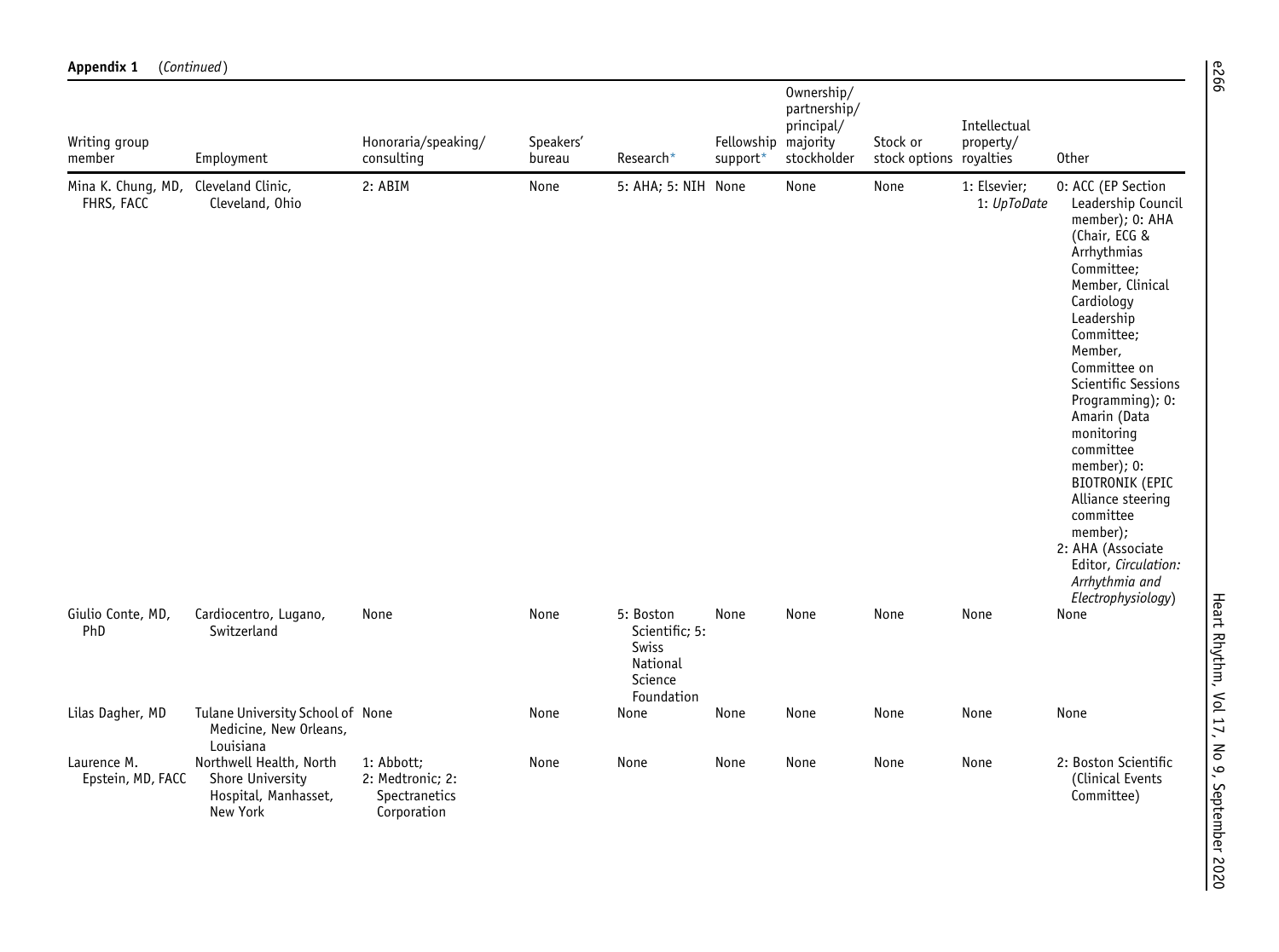| Hamid Ghanbari,<br>MD, FACC                        | University of Michigan,<br>Ann Arbor, Michigan                                                                                                                       | 2: Preventice                                                                                                                                                       | None                                                                                       | 1: BIOTRONIK; None<br>1: Boston<br>Scientific; 1:<br>Medtronic;<br>1: Toyota |      | None | None | None        | 1: Preventice (Travel/<br>Entertainment)                                                                                                                                                    |
|----------------------------------------------------|----------------------------------------------------------------------------------------------------------------------------------------------------------------------|---------------------------------------------------------------------------------------------------------------------------------------------------------------------|--------------------------------------------------------------------------------------------|------------------------------------------------------------------------------|------|------|------|-------------|---------------------------------------------------------------------------------------------------------------------------------------------------------------------------------------------|
| Janet K. Han, MD,<br>FHRS, FACC                    | VA Greater Los Angeles<br>Healthcare System and<br>David Geffen School of<br>Medicine at the<br>University of California,<br>Los Angeles, Los<br>Angeles, California | 1: Abbott; 1: Medtronic                                                                                                                                             | None                                                                                       | None                                                                         | None | None | None | None        | None                                                                                                                                                                                        |
| Hein Heidbuchel,<br>MD, PhD, FESC,<br><b>FEHRA</b> | Antwerp University and<br>University Hospital,<br>Antwerp, Belgium                                                                                                   | None                                                                                                                                                                | None                                                                                       | None                                                                         | None | None | None | None        | None                                                                                                                                                                                        |
| He Huang, MD,<br>FACC, FESC,<br><b>FEHRA</b>       | Renmin Hospital of Wuhan None<br>University, Wuhan,<br>China                                                                                                         |                                                                                                                                                                     | None                                                                                       | None                                                                         | None | None | None | None        | None                                                                                                                                                                                        |
| Dhanunjaya R.<br>Lakkireddy, MD,<br>FHRS, FACC     | Kansas City Heart Rhythm<br>Institute and Research<br>Foundation, Overland<br>Park, Kansas                                                                           | 1: BIOTRONIK;<br>2: Abbott                                                                                                                                          | 1: Abiomed;<br>1:<br><b>Biosense</b><br>Webster;<br>1: Boston<br>Scientific;<br>2: Janssen | None                                                                         | None | None | None | None        | None                                                                                                                                                                                        |
| Tachapong<br>Ngarmukos, MD,<br>FAPHRS, FACC        | Faculty of Medicine<br>Ramathibodi Hospital,<br>Mahidol University,<br>Bangkok, Thailand                                                                             | 1: Abbott; 1: Bayer; 1:<br>Biosense<br>Webster; 1: BIOTRONIK; 1:<br>Boehringer Ingelheim;<br>1: Boston Scientific; 1:<br>Daiichi Sankyo; 1:<br>Medtronic; 1: Pfizer | None                                                                                       | None                                                                         | None | None | None | None        | None                                                                                                                                                                                        |
| Andrea M. Russo,<br>MD, FHRS, FACC                 | Cooper Medical School of<br>Rowan University,<br>Camden, New Jersey                                                                                                  | None                                                                                                                                                                | None                                                                                       | 1: MediLynx;<br>2: Boehringer<br>Ingelheim;<br>2: Boston<br>Scientific       | None | None | None | 1: UpToDate | 0: ABIM (Member,<br>ABIM<br>Cardiovascular<br>Board); 0: Apple<br>Inc. (Steering<br>Committee Apple<br>Heart Study); 0:<br><b>Boston Scientific</b><br>(Steering<br>Committee,<br>Research) |
| Eduardo B. Saad,<br>MD, PhD, FHRS,<br><b>FESC</b>  | Hospital Pró-Cardíaco, Rio 1: Biosense Webster<br>de Janeiro, Brazil                                                                                                 |                                                                                                                                                                     | None                                                                                       | None                                                                         | None | None | None | None        | 1: Abbott (Travel/<br>Entertainment)                                                                                                                                                        |